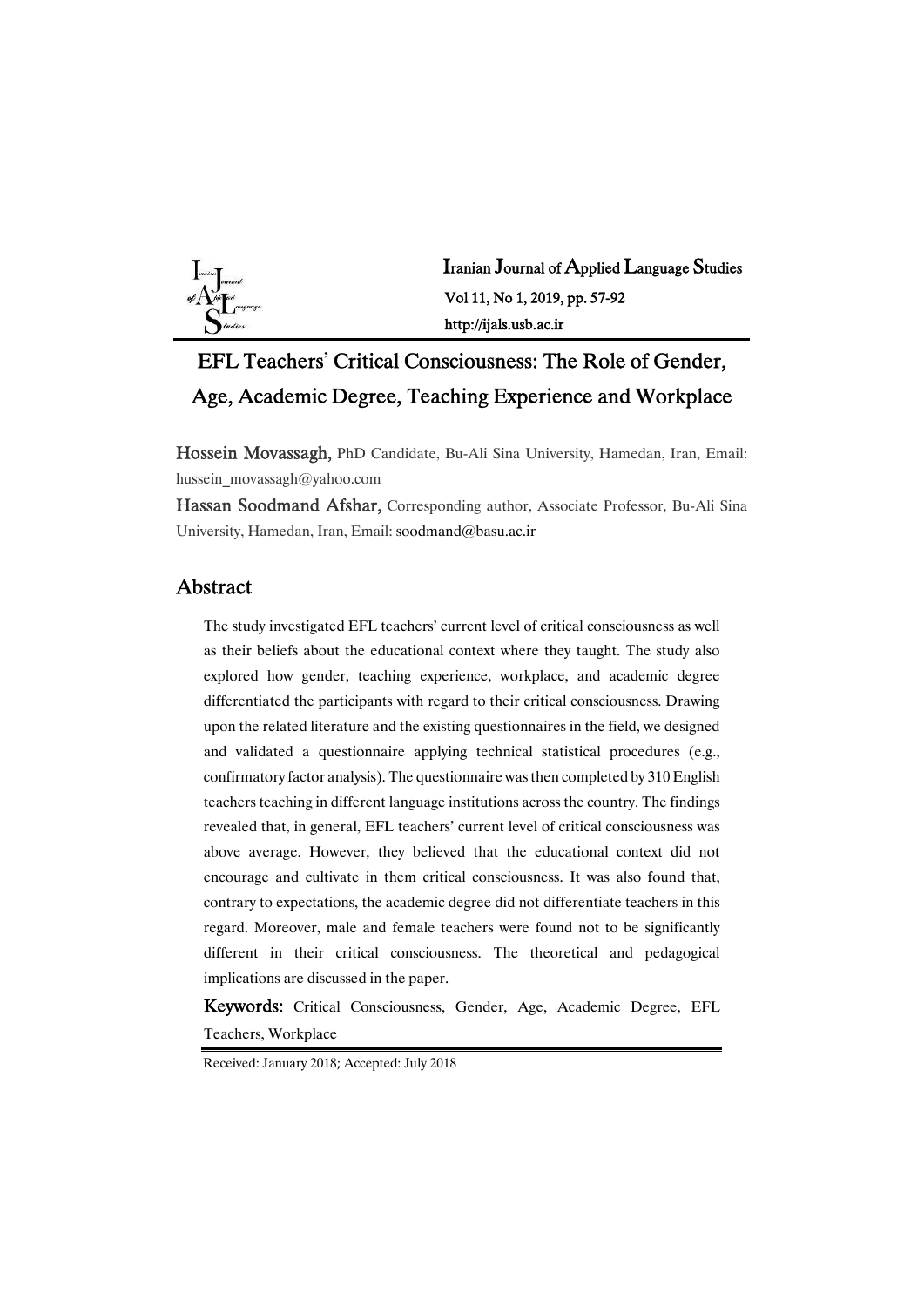### 1.Introduction

### 1.1. Background and Theoretical Framework

A cursory look at the literature on Applied Linguistics in general and TESOL (Teaching English to Speakers of Other Languages) in particular shows that the field has mainly focused on the cognitive and linguistic aspects of second language education in its relatively short history, neglecting, to a great extent, the social and political dimensions inherent in practicing it (Abednia, 2012, Crookes & Lehner, 1998). This orientation towards SL (Second Language) education was mainly driven by the structuralist views on language considering language as a rule-governed value-free system of interconnected elements as well as the behavioristic approach to learning which viewed language learning as the formation of new habitsin highly controlled conditions detached fromits real-world context of use. In other words, there was, and in some places, still is an instrumentalist and positivist orientation towards language wherein language is considered as 'an objective system that can more or less be described by the theorists and transmitted by the practitioners, and teaching becomes a technical process prescribed by the experts and implemented by the teachers' (Penycook, 1990, p. 303). However, this asocial and apolitical stance towards language education has been challenged and criticized most recently as language educators developed an interest in sociocultural views of learning and critical theories (Benesch, 2009; Conagarajah, 2005; Hawkins & Norton, 2009; Kumaravadivelu, 2003; Pennycook, 2001).

Second Language Teacher Education (SLTE), as a sub-discipline of Applied Linguistics, also followed the predominant orientation towards language learning of the period from the time it was formed in the 1960s. In its early days, SLTE was mainly concerned with practical issues; therefore, training programs were designed to provide prospective teachers with practical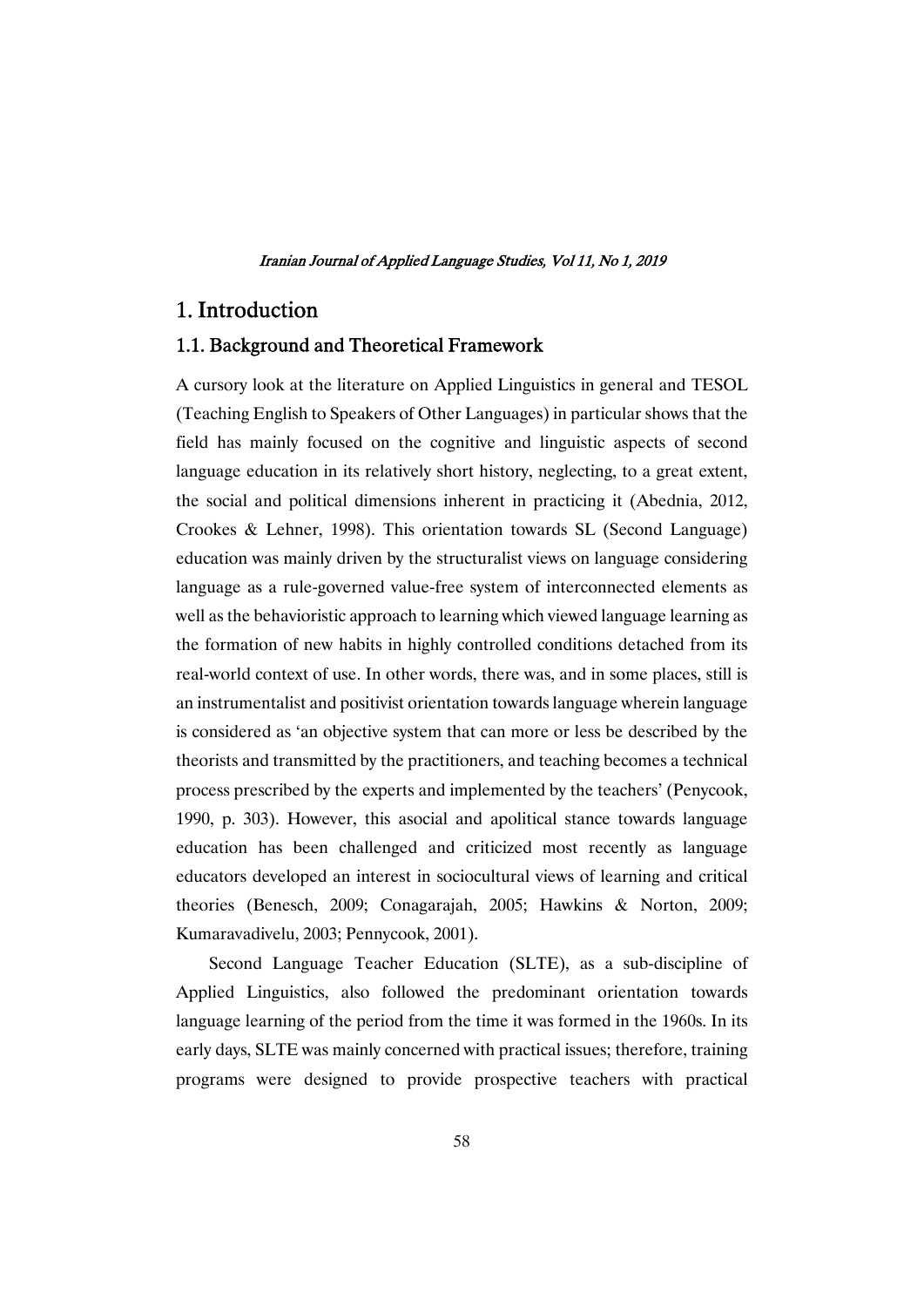classroom skills required to teach the new methods such as audiolingualism (Burns & Richards, 2009). These programs viewed teachers ' task as the application of theory to practice, passively learning externally determined and prescribed techniques and principles (Freeman, 2001; Richards, 2008). In other words, language teachers were regarded, for a long time, as technicians who had to only implement a suitable methodology for language learners to acquire the second or foreign language (Varghese, Morgan, Johnston & Johnson, 2005).

However, as more classroom-based research was undertaken, it became apparent that classroomswere such complex sites that one-size-fits-all causeeffect modes of teaching methodologies were not able to adequately address them. As a result, the scope of SLTE soon expanded, and the focus shifted from the emphasis on knowledge and skills to include the development of individual teachers and examination of professional learning processes (Freeman, 2009). This focus on the nature of teacher learning thus caused the content and delivery of teacher education courses to change. Therefore, the social and situated nature of teacher learning came into the forefront (Lave  $&$  Wenger, 1991), stating that learning occurs through the participants' interaction in the context. In other words, as Burns and Richards (2009, p. 4) state, 'teacher learning is not viewed as translating knowledge and theories into practice but rather as constructing new knowledge and theory through participating in specific social contexts and engaging in particular types of activities and processes.'

The movement towards the constructivist and critical approaches to teacher education does not approve of the traditional view considering teachers as consumers of knowledge who practice others' theories; instead, it views teachers as active participants who can theorize what they practice and practice their own theories (Kumaravadivelu, 2003). Thus, teachers are believed to bring with themselves prior teaching experiences and personal beliefs and theories, which, to a great extent, determine their classroom behavior and action (Freeman  $\&$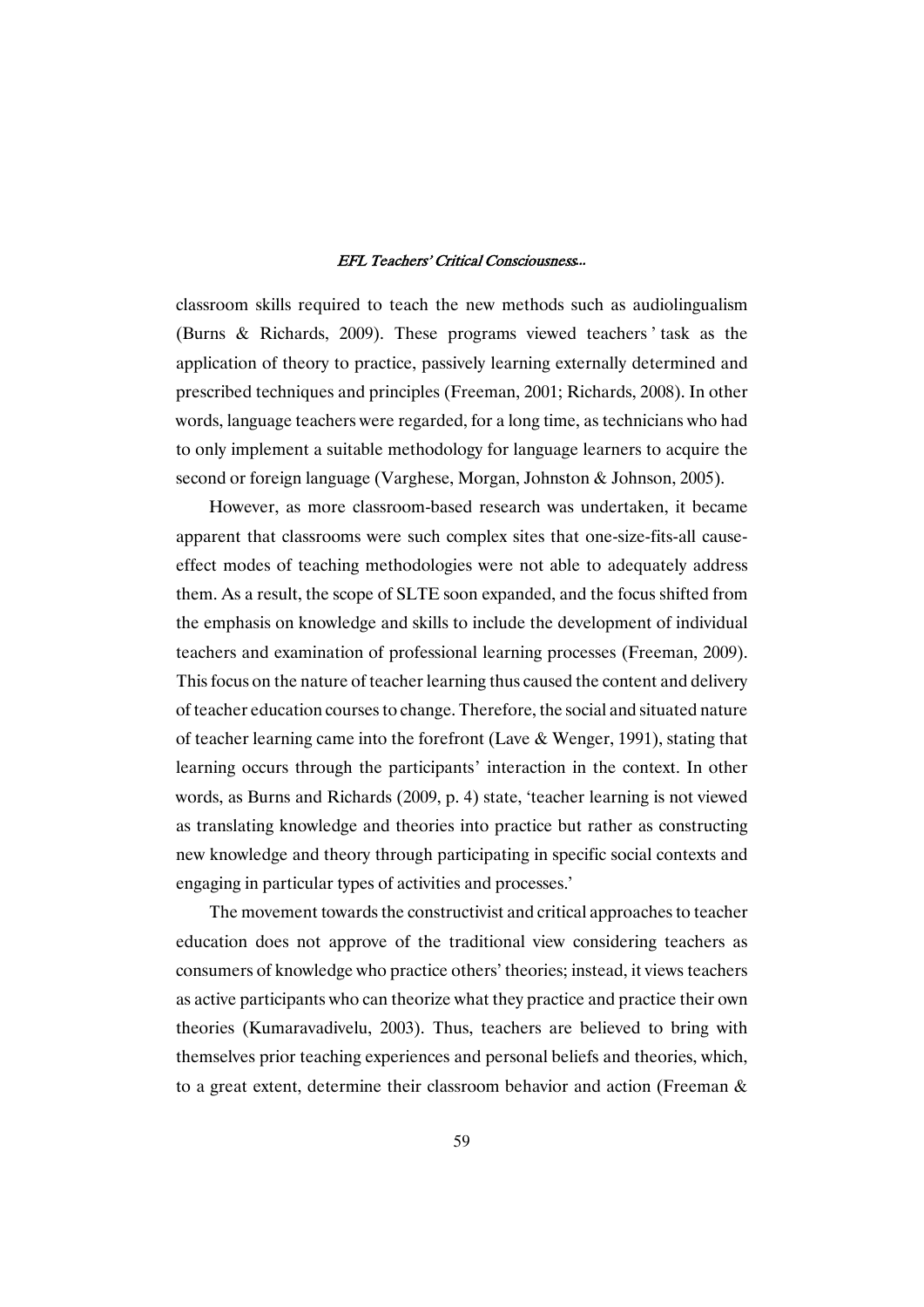Johnson, 1998). This movement led to the growth of teacher cognition which is concerned with 'unobservable dimension of teaching-teachers'mental lives' (Borg,  $2009$ , p. 163) with the realization that it is not possible to fully understand teachers without knowing their beliefs, knowledge and thoughts affecting their classroom practices. Nevertheless, as mentioned by Bartolomé and Balderrama (2001), the beliefs and values of teachers are viewed mostly as neutral and apolitical in the literature rather than being considered as ideologically oriented.

The sociocultural and constructivist approaches to teacher learning and education have also resulted in a surge of interest in teacher professional identity especially since around the turn of the new millennium, positing that teacher development is mainly a process of reshaping or constructing professional identity (Varghese et al., 2005). Moreover, it is believed that the most influential and perceptible paradigms that have challenged the traditional approaches to language, teaching, and learning are sociocultural and critical views (Hawkins  $\&$ Norton, 2009). Thus, as mentioned, the field has experienced an epistemological shift from the traditional cognitivist perspectives to language education in general, and teacher education or development in particular, to critical and sociocultural perspectives (Miller, 2009). That is to say, in investigating teacher identity, such issues as agency and power cannot be now neglected and, as Miller (2009) notes, a critical dimension with sociological underpinnings has increasingly been added to the socioculctural facet. As a result, concepts such as critical pedagogy  $(CP)$  and critical consciousness  $(CC)$  as its underlying principle secured a place in second language teacher education so that teachers are now given a voice and are empowered to fight for more equal and democratic education.

The importance of achieving or developing CC is increasingly recognized in teacher education (Comeau, 2008). CC, or in Freire ' s (1973) term conscientization (translation of the Portuguese term conscientização), is a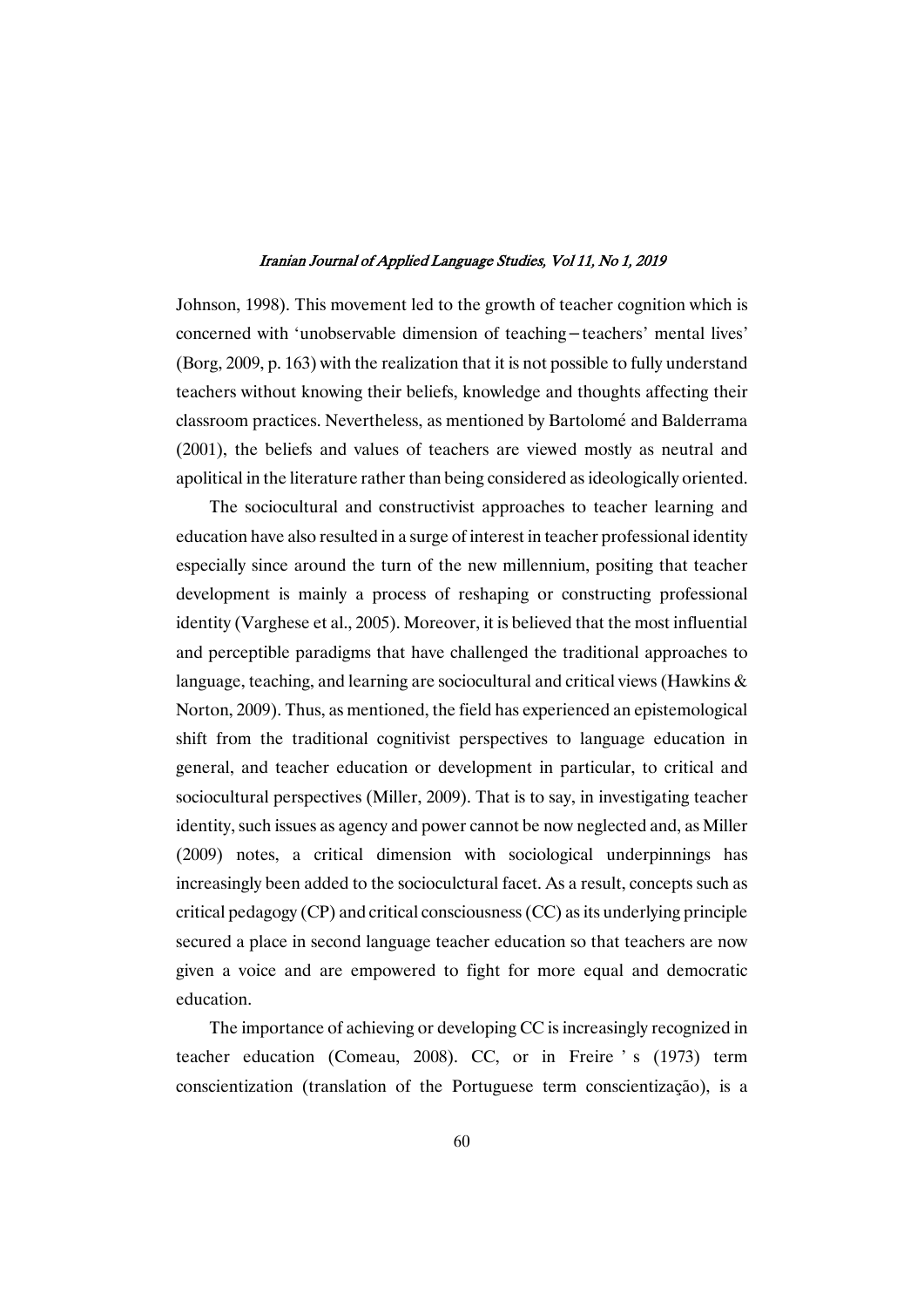concept developed by the Brazilian educator Paulo Freire (1973). Grounded primarily in post-Marxist critical theory, CC emphasizes the development of an in-depth understanding of the world, allowing teachers to grow awareness of the world and its social realities, and to become conscious of their position in the society (McDonough, 2015). According to Dozier, Johnson, and Rogers (2006), CP, the application of CC in pedagogy, aims at providing students and teachers with more equitable experiences, and empowering them, as social agents, to critique the status quo of the field. Comber  $(2001)$  holds that critical literacy enables teachers and students to enquire about 'language and power, about people and lifestyle, about morality and ethics, about who is advantaged by the way things are and who is disadvantaged' (p. 271).

At first, Freire (1973) focused on the role of CC in demonstrating the unequal and even violent relationship existing between the oppressed and the oppressor. However, later, he shifted the focus of the construct to regard it more as a dialectical way of knowing with the aim of transformation (Willis et al., 2008). According to McDonough (2009),

definitions of critical consciousness center on key concepts of identity reflection, analysis of power, and inquiry about assumptions. These concepts include the social process of questioning one's assumptions about reality, active participation in the critique of knowledge, and gaining the means to understanding domination and its modalities. Engagement with critical consciousness involves consideration of power in many forms and multiple conceptions of identity (p. 529).

One can develop CC by learning some skills to critique the structure of school and society. In fact, it is a tool for fighting against unfair social structures (Gatimu, 2009). A CC framework empowers individuals to be involved in the struggles of modern times for the purpose of social and cultural transformation. It is a 'tool for exploring issues of subjectivity and identities as social actors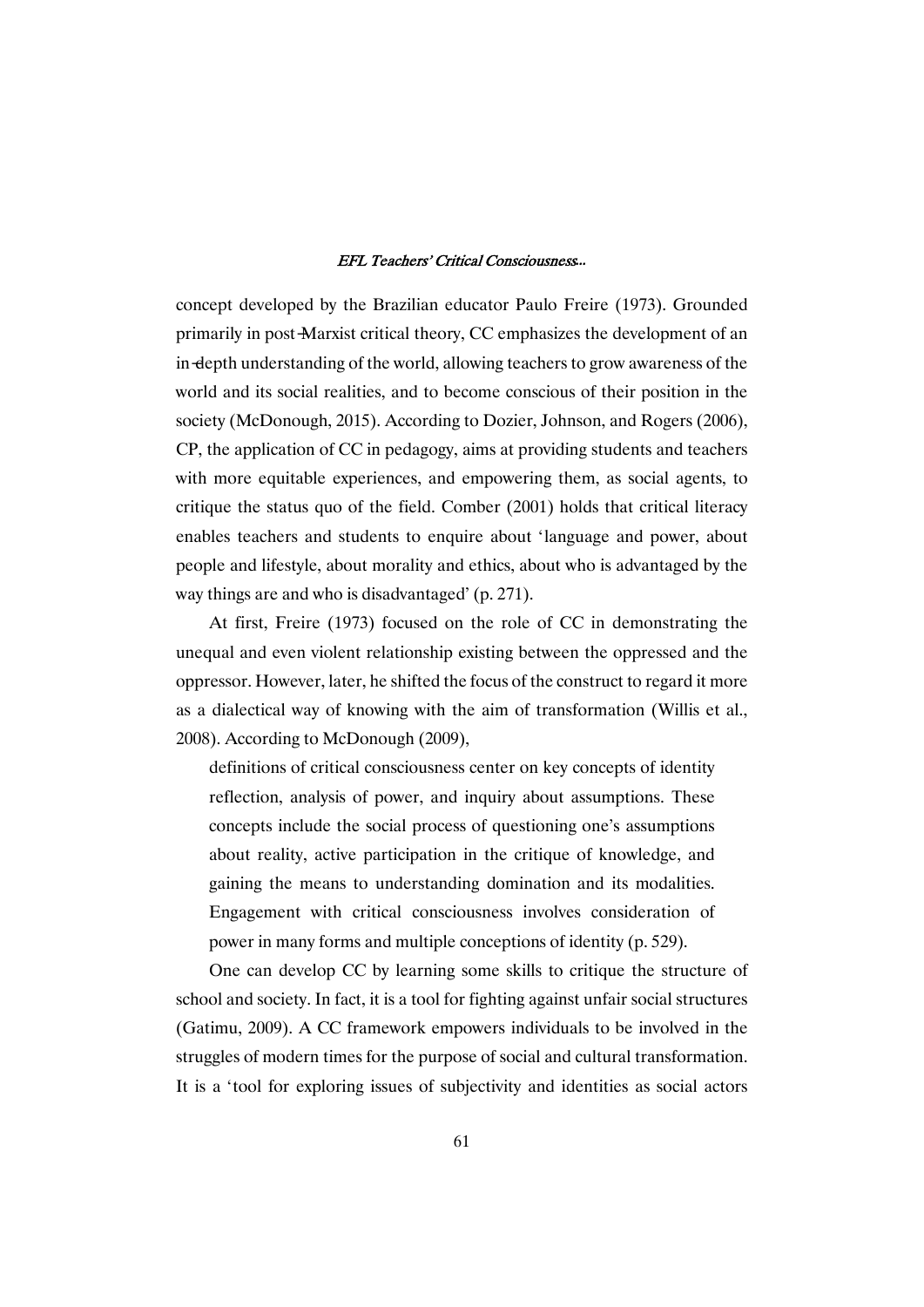struggling with multiple and conflicting experiences shaped by changing relationships between the public and private, the local and the global, structure and movement, self and other' (Gatimu, 2009, p. 49). Botelho and Gibson-Gates (2008) assert that 'critical inquiry requires that teacher candidates unlearn and learn new ways of learning, teaching, and researching' (p. 21).

Generally, the field of ELT was not quite open to and receptive of critical approaches. They, in fact, entered the field rather belatedly compared with other similar disciplines (Conagarajah, 2005). Although significant advances have been made in their theorizations, genuine empirical studies are still relatively scarce in this respect. Given this, some empirical studies are to be reviewed in the succeeding paragraphs.

For one, Cox and Assis-Peterson (1999) investigated teachers' awareness of CP in ELT in the context of Brazil. Using the interview as their main instrument, they attempted to discover how Brazilian teachers viewed CP, how they viewed themselves politically as Englishteachers, and what their approach to teaching English was. To this end, they interviewed (in Portuguese) 40 English teachers, including six university professors, 12 teachers at private institutions, and 22 teachers at elementary schools. The results revealed that, when asked to reflect on their teaching approach, 30 out of 40 teachers believed that they used a communicative approach, while five teachers regarded their approaches as linguistic ones.Only did five teachers report that they had adopted a critical discursive approach. Surprisingly, most of the teachers interviewed (35 of them) mentioned that they had never heard about CP. It is worth noting that only two out of five teachers who claimed to have used CP, had the true interpretation of the term.

In another study, Hollstein (2006) investigated how American pre-service teachers conceptualized and implemented CP, using questionnaire and interview. From the 34 participants who filled the questionnaire, ten teachers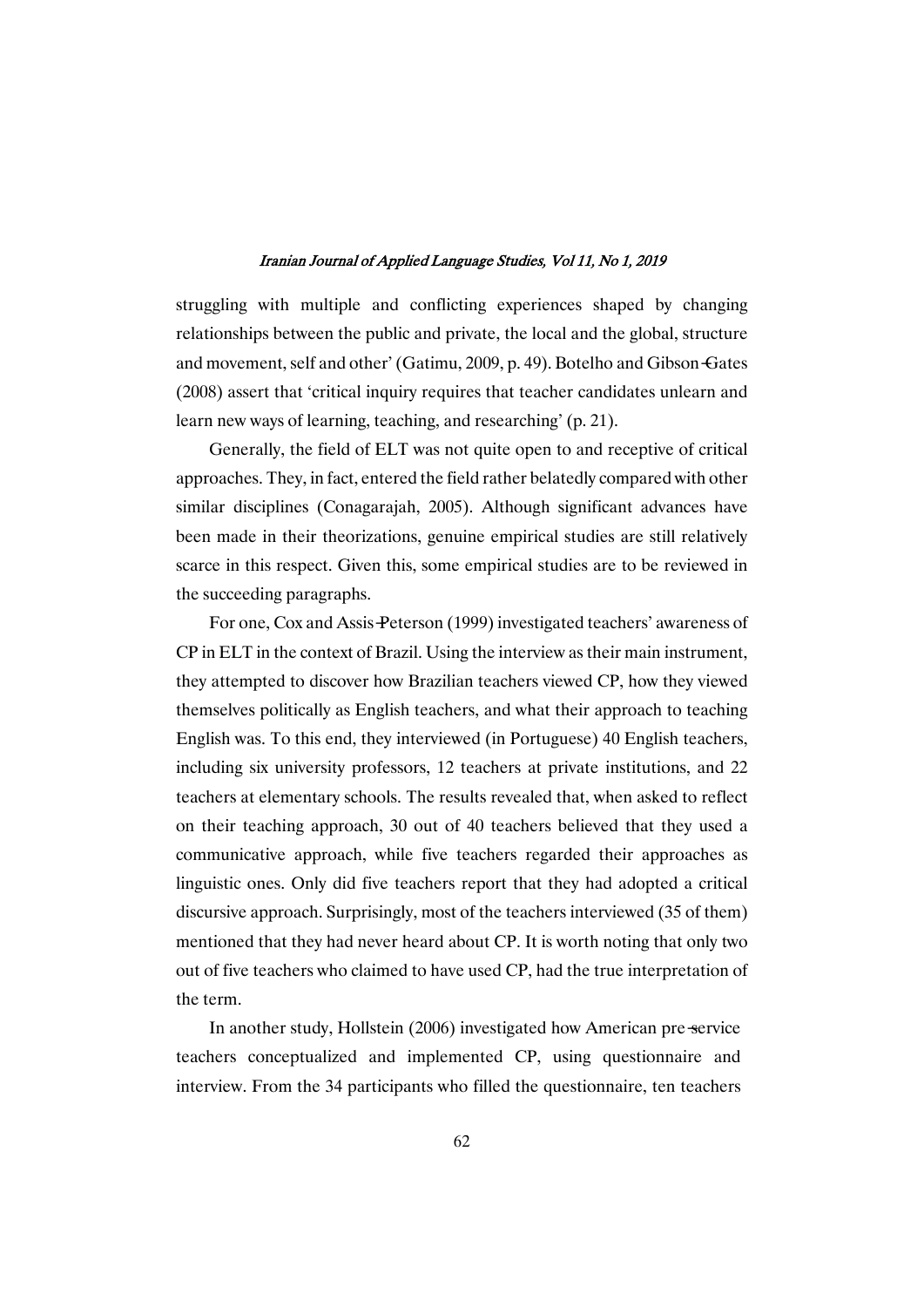were selected for the interview, who were split into two groups of five teachers, with one group showing a sophisticated definition of CP based on the results of the questionnaire, while the other group was lacking the ability to define CP. The participants were also required to develop a lesson plan based on the premises of CP. The results indicated that all the participants were unable to define and implement CP properly and that more research needed to be done to correct pre-service teachers' misconceptions of CP. Likewise, investigating elementary school teachers' attitudes towards CP, Yilmaz (2009) found that teachers partially agreed with the principles of CP. The findings also revealed that educational background, professional experience and the place they taught significantly differentiated teachers with respect to their perceptions of CP while gender did not.

In another study in the context of the present study (i.e., in the EFL context of Iran), Soodmand Afshar and Donyaie (2019) investigated the Iranian EFL teachers' perception of CP, focusing specifically on the possible effects of such demographic information as gender, language teaching experience, and academic degree on CP perception. One hundred and eighty-one EFL teachers including 66 university professors, 51 school teachers and 64 teachers at private language schools completed a questionnaire on CP. Ten teachers from each group were also observed using a checklist. The results obtained indicated that the three groups of the teachers in the study had significantly different perceptions of CP. Although gender and teaching experience were found not to differentiate teachers in terms of their CP perception, the academic degree was found to do so significantly. Finally, the results also revealed a significant difference between teachers' reported perception of CP and their observed classroom practices of the concept, which again shows a discrepancy between teachers' beliefs and their actual classroom practices. Of course, this discrepancy can, to a great extent, be attributed to teachers' being required to follow a certain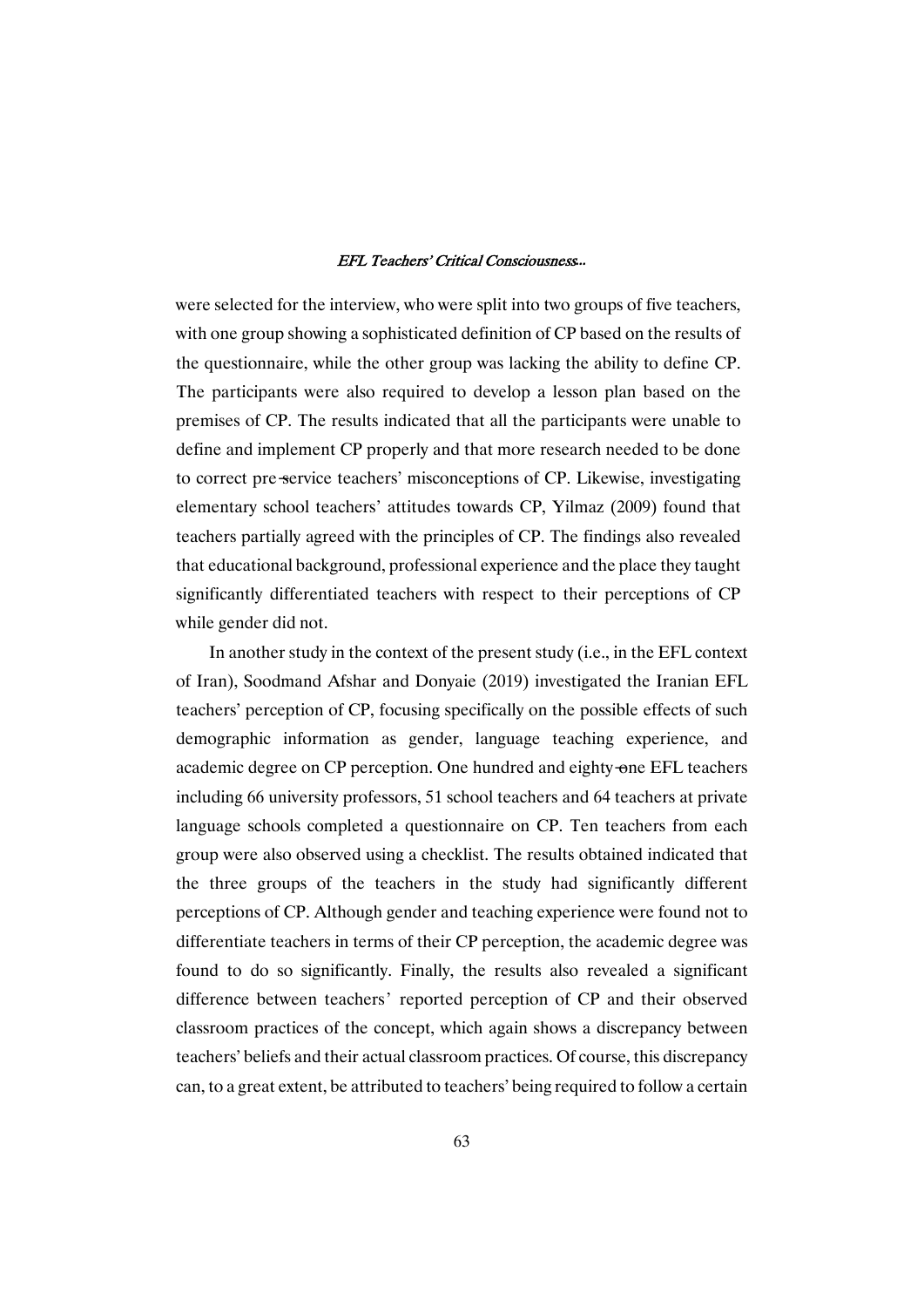pre-determined and imposed set of standards even when they are contrary to their beliefs. Similarly, Aliakbari and Allahmoradi (2012) investigated Iranian school teachers' perceptions of CP considering their age, gender, and the level they taught. However, contrary to the findings obtained by Soodmand Afshar and Donyaie (2019) just discussed, they found a significant difference among teachers in their perceptions of CP based on their gender; however, no significant difference was observed based on age and the level they taught. It can be seen that the gender factor in this regard yields conflicting results and thus needs to be investigated further. In a similar vein, Atai and Moradi (2016) revealed that Iranian EFL teachers were generally supportive of the tenets of CP. Moreover, the level of education and the field of expertise were found not to significantly differentiate teachers in terms of their views of CP.

### 1.2. Significance of the Study and Research Questions

The study aimed at developing a questionnaire to investigate the critical consciousness of EFL/ESL teachers. Thus, the very introduction of this new inventory, which, to the best of our knowledge and exploration, did not exist previously might have some contribution to the field. Browsing the first two editions of the Handbook of Research on Teacher Education, McDonough  $(2015)$  found that critical consciousness was not found in the index of teacher education literature, highlighting most possibly the fact that the concept was new to the field. The present study was thus designed to investigate the CC of Iranian EFL teachers and to see whether such individual factors as age, gender, academic degree, and teaching experience had any impact on their CC. The following research questions were thus formulated for the present study.

1. What are Iranian EFL teachers' current level of CC?

2. What are Iranian EFL teachers' beliefs on the role of the educational system in creating CC?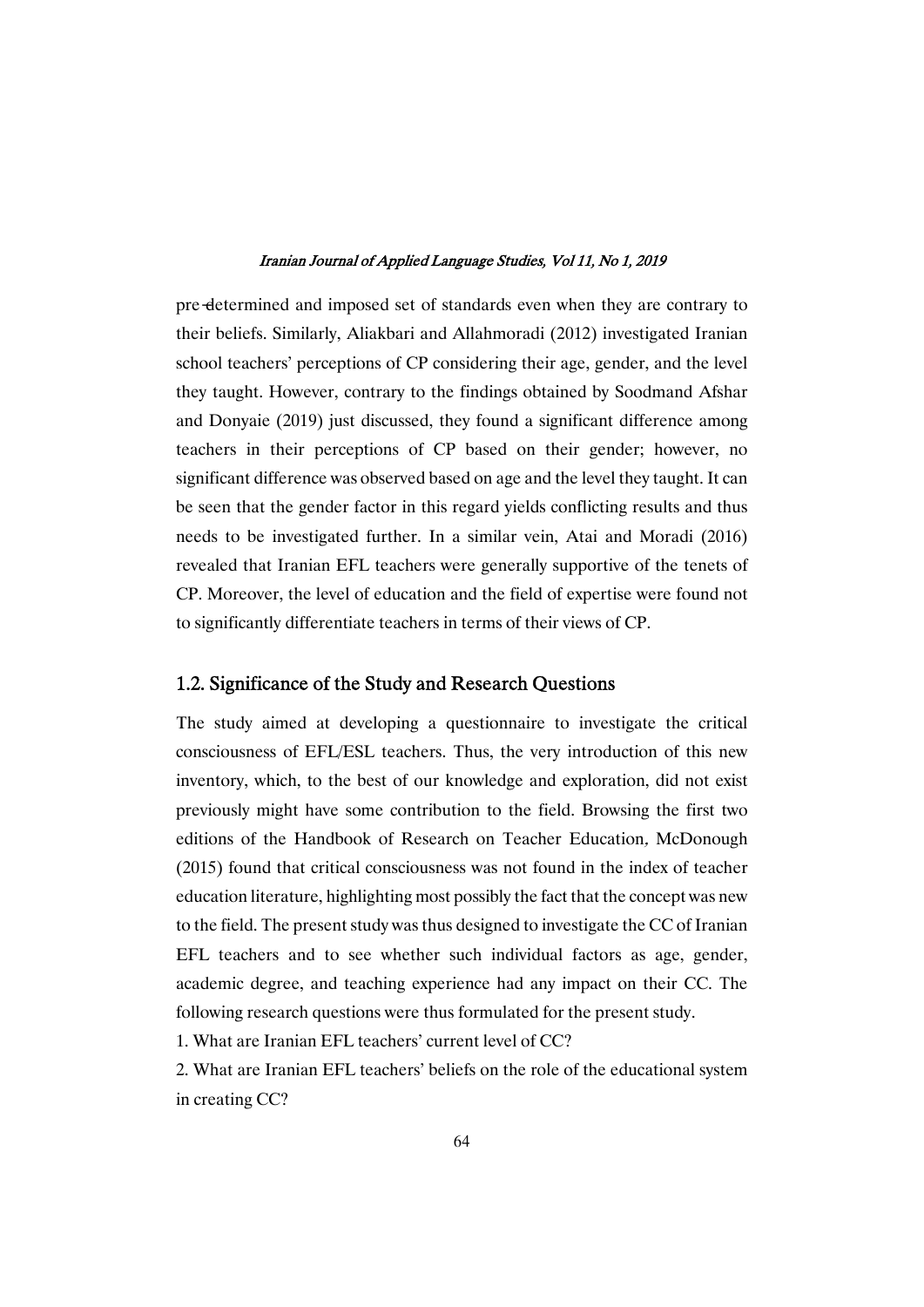3. What are Iranian EFL teachers' beliefs on the actions to be taken to boost CC?

4. Do age, teaching experience, gender, academic degree, and workplace differentiate Iranian EFL teachers with regard to their CC?

## 2.Methodology

### 2.1.Participants

The participants of the study included Iranian EFL teachers teaching in private language institutes, high schools, and universities who, in total, comprised 310 participants, including 104 males (33.5 percent of the participants) and 206 females (66.5 percent). The participants were also divided into three groups of B.A., M.A. and Ph.D. teachers with a frequency of 126, 151, and 33 (approximately 40, 49, and 11 percent) respectively. It is also worth mentioning that out of the 310 participants, 52 teachers were teaching at university, 126 at school and 132 at private foreign language institutes. Attempts were made to include those teachers who held at least a Bachelor's degree in one of the branches of English language namely, English Translation, English Literature and Teaching English as a Foreign Language, most of whom had already taken and passed a systematic Teacher Training Course. The majority of the participants were, of course, graduates of English Language Teaching. Also, the data were collected from teachers teaching in different cities throughout the country to make the study nation-wide and to improve the generalizability of the findings in this regard.

The participants of the study were selected based on convenience and purposive sampling procedures. It should be noted that the participants took part in the study on a voluntary basis. That is, if any of them did not intend to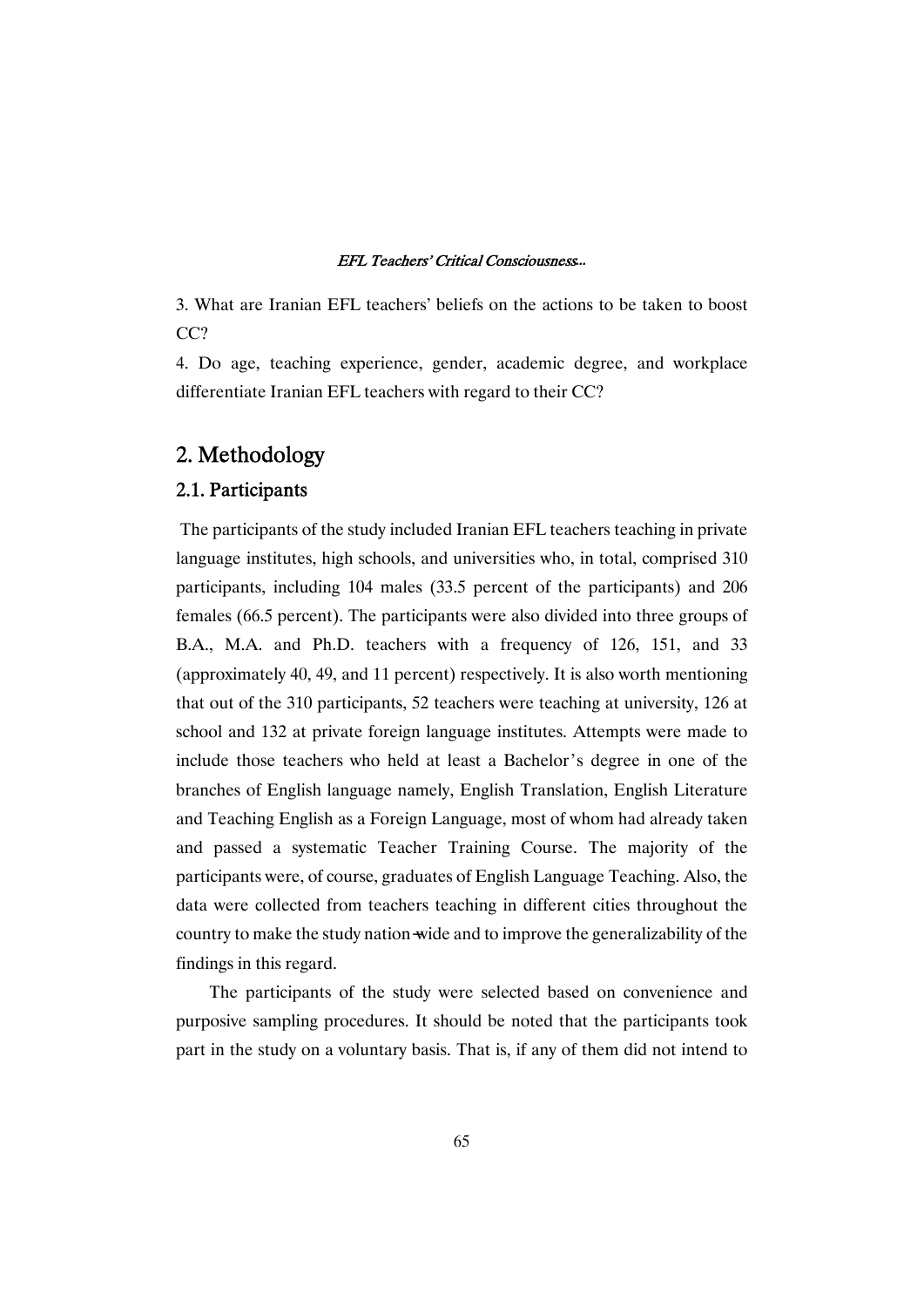participate in the study for any reason, they were thanked and assured that their job condition would not be affected by their non-attendance in the study.

### 2.2. Instrumentation and Data Collection Procedure

Although there were some inventories available in the literature to assess CC (e.g., McWhirter & McWhirter, 2016; Thomas et al., 2014), we found the need to design a new inventory for some reasons. First, the existing questionnaires were designed mostly to assess the learners' and adolescents' CC, while in the present study the purpose was to assess the teachers' CC. Second and most importantly, the existing questionnaires were not designed to be specifically linked to educational settings. Besides, the available questionnaires were mostly designed to assess native speakers' general CC level; however, in the present study, we needed a questionnaire to assess the CC of EFL teachers teaching English as a Foreign Language. Having recognized the shortcomings mentioned above, we decided to develop a new questionnaire to specifically assess teachers' CC, focusing on its pedagogical orientation as it related to foreign language education. As a result, the questionnaire was designed following the necessary steps and processes to ensure its psychometric properties.

First, the related literature was meticulously and deeply reviewed to specify the domain of CC. The keywords searched included, but were not limited to, critical consciousness, critical pedagogy, critical awareness, language awareness, critical literacy, critical teacher education and critical applied linguistics. After the main sources (e.g., Bartolome, 2004; Conagarajah, 1999a; Cook 1992, 1999; Crookes & Lehner, 1998; Freire, 1973, 1974; Norton & Toohey, 2004; Pavlenko & Blackledge, 2003; Pennycook, 2001, 2004, etc.) were found and meticulously studied, four focus group discussion sessions were held among the researchers of the study to narrow down the topic and specify the scope as related to second and/or foreign language teacher education. Then, four experts in the field with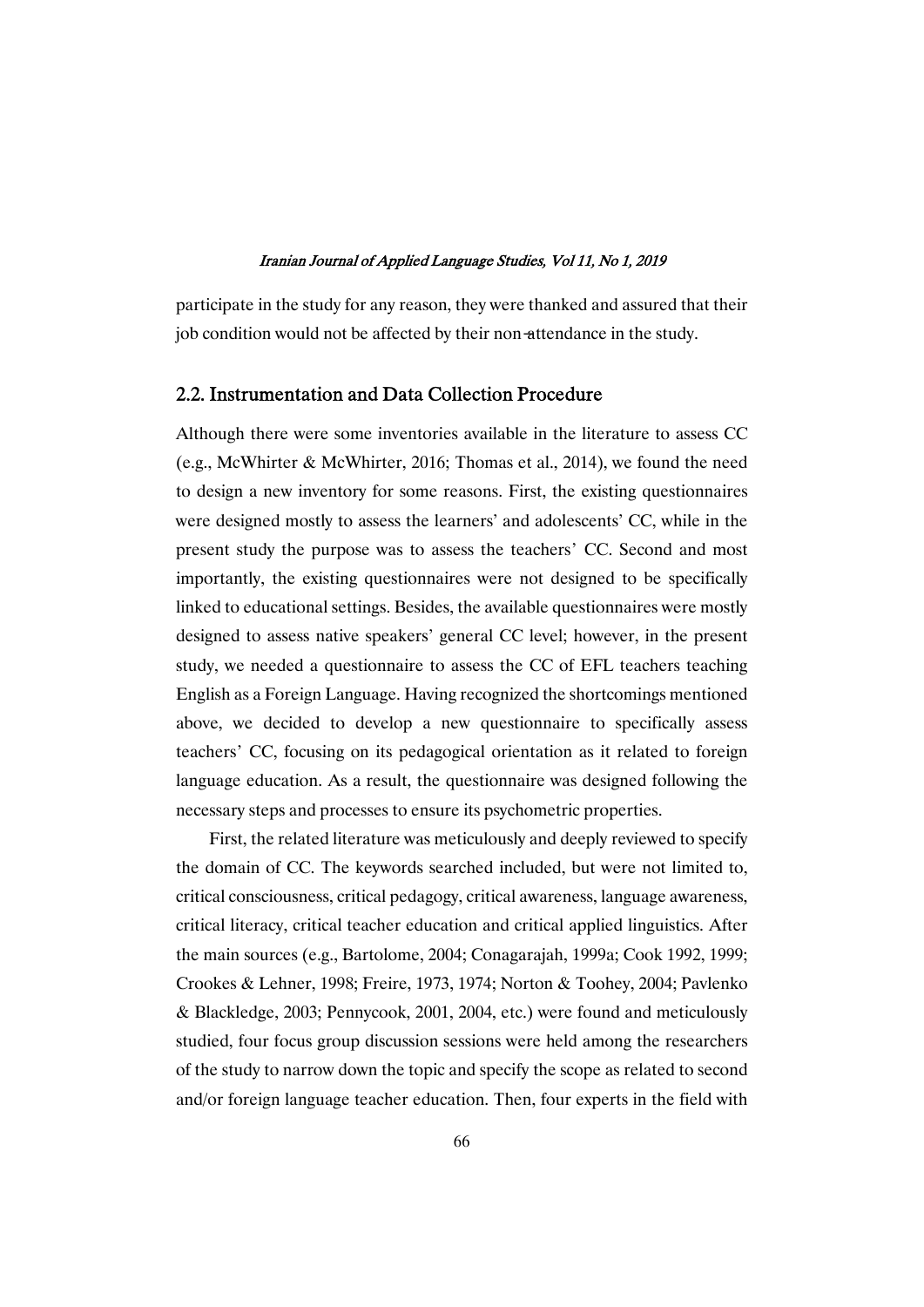specialization in critical approaches were consulted who also commented on the scope and the theme of CC. When there was a consensus regarding the principles underlying CC as they related to EFL teacher education, several sentences (over 200 sentences) were extracted from the sources mentioned above to form the basis of item development. Moreover, some items were also adopted or adapted from the available questionnaires in the field (Soodmand Afshar  $&$  Donyaie, 2019; McWhirter & McWhirter, 2016; Thomas et al., 2014). Finally, a five-point 44-item Likert scale questionnaire was developed with items ranging from strongly disagree  $(=1)$  to strongly agree  $(=5)$  as the first draft of the questionnaire, which was then subjected to several cycles of validation processes.

First, two experts who were Ph.D. holders in Applied Linguistics were requested to read the items and judge if they were appropriately worded and were not thus ambiguous, based on the comments of whom, initial modifications were made to ensure the content validity of the questionnaire. Four other Applied Linguists were asked to carefully read the questionnaire and comment on its items, based on whose comments, five items were eliminated and two items were split into two each as they were double-barreled items, thus leaving us with 41 items in total. Also, based on the comments made, the items were divided into three factors of teachers' current level of CC (factor 1, items 1 to 16), teachers' beliefs on the role of educational setting in creating CC (factor 2, items  $17$  to  $30$ ) and teachers' beliefs on what they should do to boost their CC (factor 3, items 31 to 41).

In the next stage, the questionnaire was piloted on 90 teachers (other than the participants of the study) who shared the same characteristics as the ones participating in the study. Statistical analyses were conducted on the responses obtained from the pilot study to ensure the reliability and validity of the questionnaire. In fact, to test the internal consistency of the questionnaire items, the Cronbach's alpha internal consistency reliability analysis was run, the results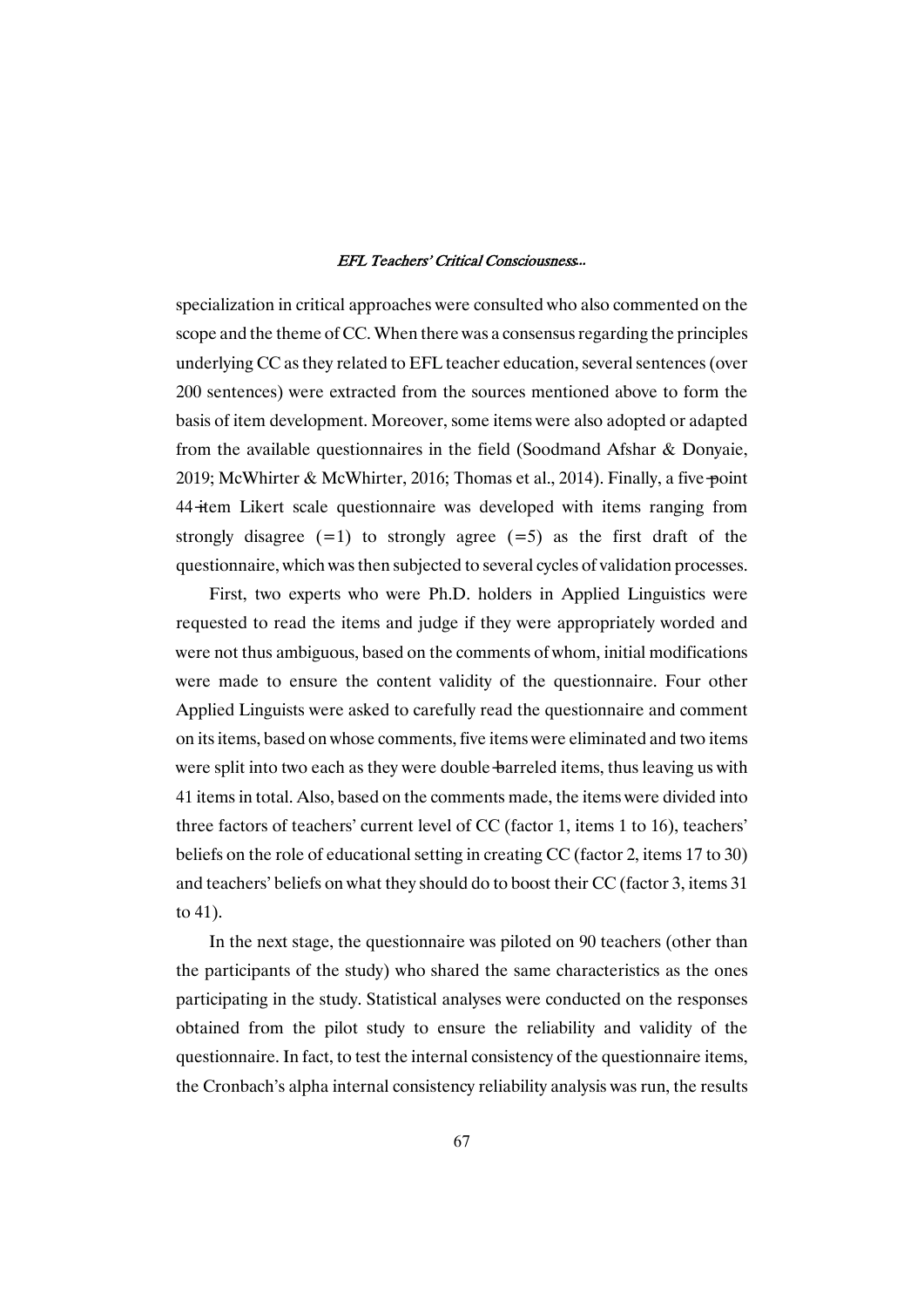of which indicated that the questionnaire enjoyed a very high level of internal consistency ( $\alpha$ =.96). To ensure the validity of the questionnaire, a principal component factor analysis with Varimax rotation was conducted through SPSS (version 20). The results of the KMO Measure of Sampling Adequacy and Bartlett's Test of Sphericity are shown in Table 1.

Kaiser-Meyer-Olkin measure of sampling adequacy .948 Bartlett's test of sphericity Approx. Chi-Square 11940.39 df 820 Sig. 000

Table 1. Results of KMO and Bartlett's Test for Pilot Study Questionnaire

As shown in Table 1, the KMO measure is .94 for the questionnaire indicating high sampling adequacy. Also, factor loadings in the correlation matrix for all items exceeded .4, which confirmed the appropriateness of factor analysis. Moreover, cumulatively (i.e., all factors are taken into account), the items of the questionnaire accounted for nearly 70  $\%$  of the total variance, meaning that the items enjoyed a high validity index. After making sure that the questionnaire enjoyed high psychometric properties (i.e., reliability and validity) the data collection procedure started. The questionnaire can be found in Appendix 1.

The questionnaire was distributed in person to nearly 250 Iranian EFL teachers teaching in high schools, private language institutes, and universities in two cities selected conveniently. In order to access the teachers from other cities in the country to make the study nation-wide, an on-line version of the questionnaire was also designed electronically and sent out to on-line forums and groups whose members were potentially eligible to be considered as the participants of the study. Overall, 310 questionnaires were filled and returned. The data were collected in Autumn 2017 and took approximately three weeks. After the data were collected, the same procedures, as conducted in the piloting stage, were followed to ensure the reliability and validity of the questionnaire in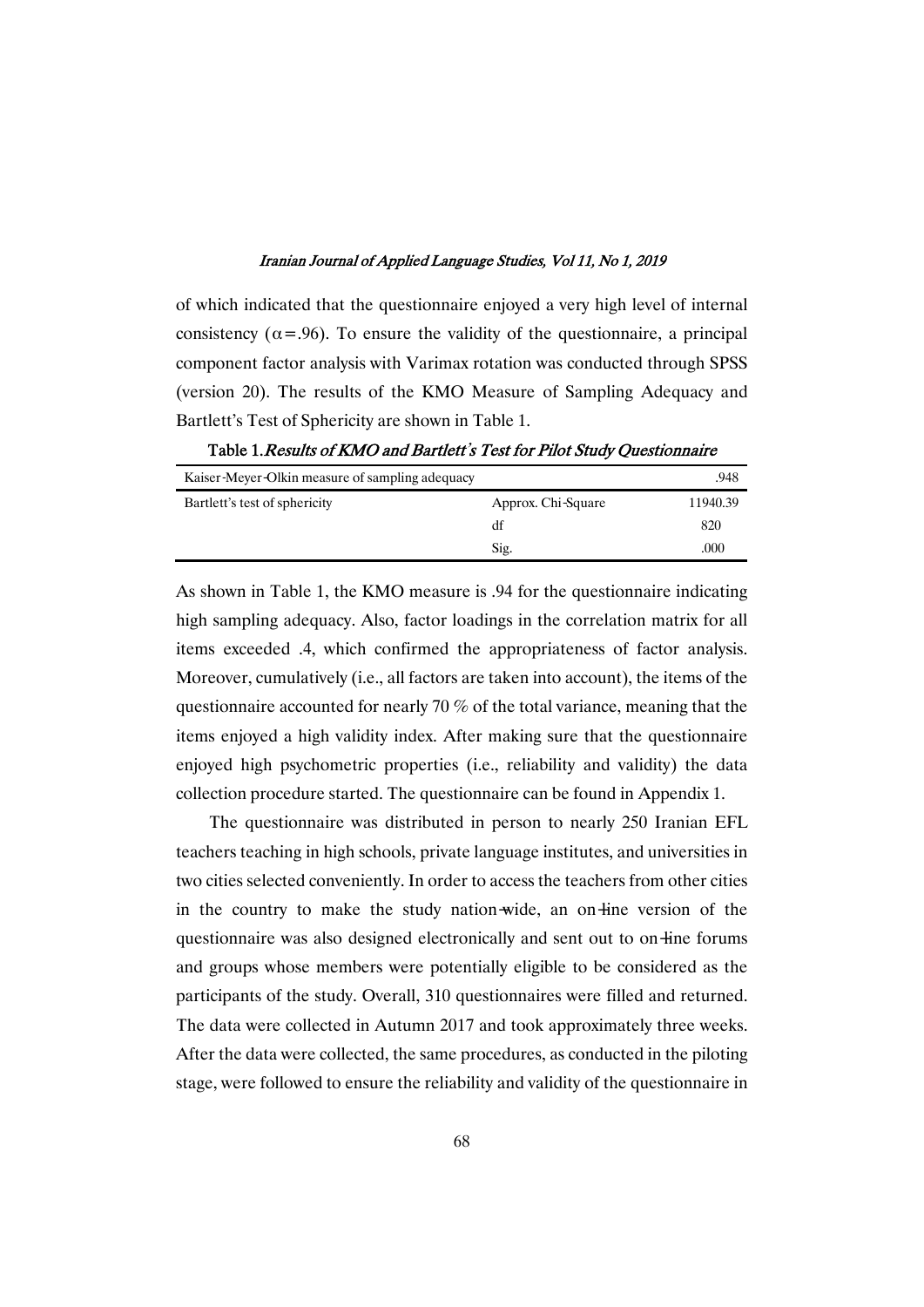the study. That is, the Cronbach's alpha was recalculated indicating once again that the questionnaire enjoyed a high level of internal consistency ( $\alpha$ =.92). To ensure the validity of the questionnaire, a Principal Component factor analysis with Varimax Rotation was once again conducted, the results of which are summarised in Table 2.

Kaiser-Meyer-Olkin measure of sampling adequacy 381 Bartlett's test of sphericity Approx.Chi-Square 7169.119 df 820  $Sig.$  000

Table 2. Results of KMO and Bartlett's Test for the Study Questionnaire

As illustrated in Table 2, the results of the KMO Measure of Sampling Adequacy were indicative of high level of sampling adequacy (KMO=.881). Bartlett's test of Sphericity was also found to be significant. It was also found that, cumulatively, the factors lying beyond the items of the questionnaire accounted for nearly 64% of the total variance, indicating its high content validity. Moreover, KMO was also measured for the three factors separately which showed the indices  $.84$ ,  $.86$ ,  $.89$  for factors 1, 2 and 3 respectively. Furthermore, to ensure the construct validity of the questionnaire and calculate the loadings of each item on the given factor more accurately, a confirmatory factor analysis (CFA) was run through AMOS (version 18). CFA is a rigorous statistical procedure that analyses the internal structure of a questionnaire, which measures not only the loadings of each item, but also the interrelationship among the items. The factor loadings indicate the correlation between the items and the factor(s) onto which they are loaded. Table  $3$  summarizes the results of CFA.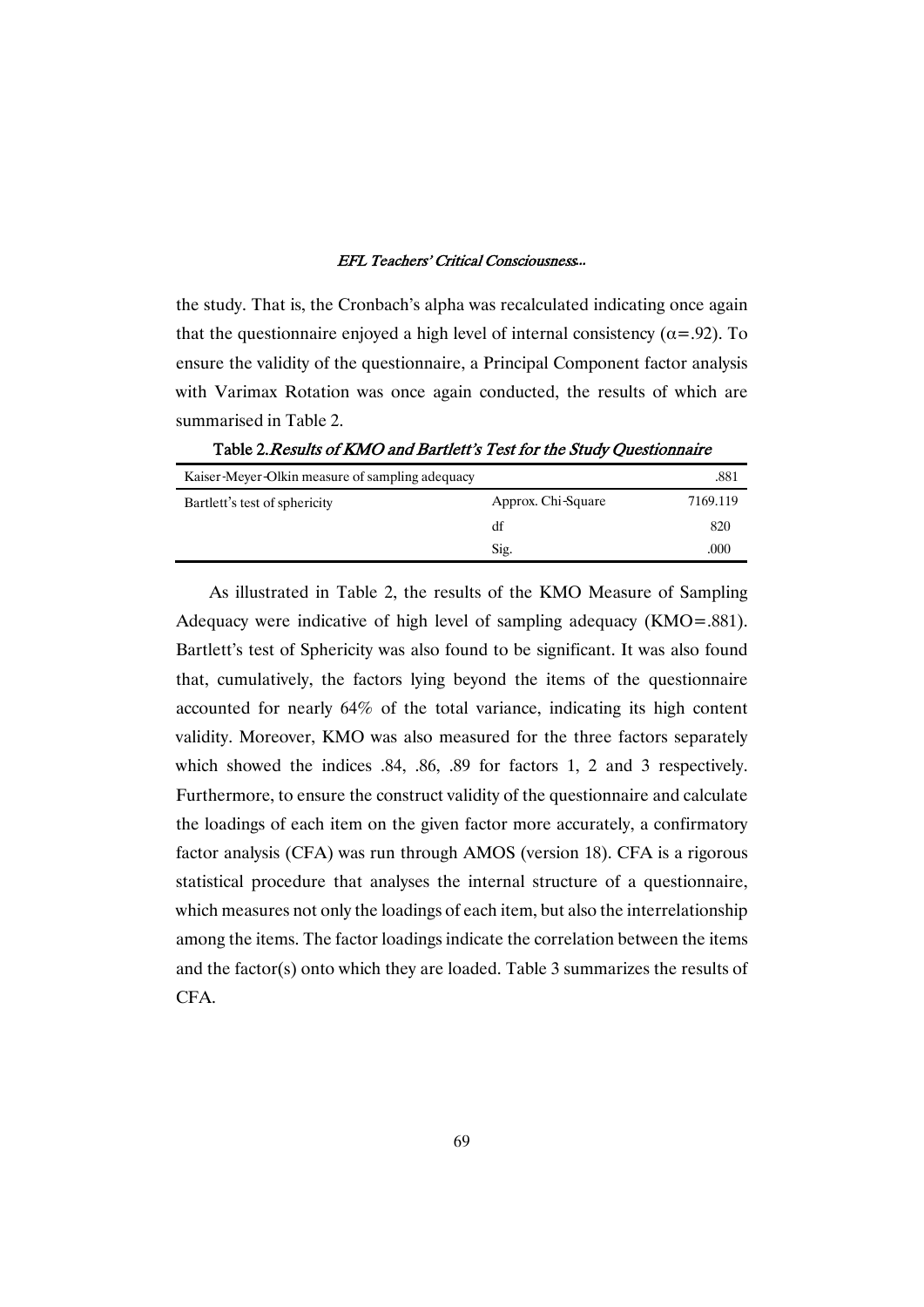| Variable      | Dimensions              | Symbol |                | Question Non-standard | standard             |                           |
|---------------|-------------------------|--------|----------------|-----------------------|----------------------|---------------------------|
|               |                         |        |                | Estimate              | Factor load (Lambda) | CR                        |
| Critical      | Current level of CC     | (CB)   | Q1             | 1.00                  | .496                 | $\mathbb{L}^{\mathbb{N}}$ |
| Consciousness |                         |        | Q2             | 1.34                  | .59                  | 7.69                      |
| (CC)          |                         |        | Q <sub>3</sub> | 1.57                  | .76                  | 11.60                     |
|               |                         |        | Q <sub>4</sub> | 1.37                  | .68                  | 8.30                      |
|               |                         |        | Q <sub>5</sub> | 1.08                  | .58                  | 7.64                      |
|               |                         |        | Q <sub>6</sub> | 1.13                  | .59                  | 7.64                      |
|               |                         |        | Q7             | .73                   | .42                  | 6.19                      |
|               |                         |        | Q8             | 1.27                  | .63                  | 7.99                      |
|               |                         |        | Q <sub>9</sub> | 1.09                  | .63                  | 7.95                      |
|               |                         |        | Q10            | 1.15                  | .66                  | 8.18                      |
|               |                         |        | Q11            | 1.13                  | .65                  | 8.10                      |
|               |                         |        | Q12            | 1.43                  | .71                  | 8.45                      |
|               |                         |        | Q13            | 1.83                  | .81                  | 8.98                      |
|               |                         |        | Q14            | 1.54                  | .77                  | 8.78                      |
|               |                         |        | Q15            | 1.73                  | .82                  | 9.01                      |
|               |                         |        | Q16            | 1.65                  | .73                  | 8.59                      |
|               | The role of educational | (CP)   | Q17            | 1.00                  | .60                  | L.                        |
|               | context in forming CC   |        | Q18            | 1.28                  | .66                  | 9.72                      |
|               |                         |        | Q19            | 1.11                  | .59                  | 8.92                      |
|               |                         |        | Q20            | .92                   | .56                  | 8.58                      |
|               |                         |        | Q21            | 1.19                  | .63                  | 9.34                      |
|               |                         |        | Q22            | 1.44                  | .73                  | 10.43                     |
|               |                         |        | Q23            | 1.42                  | .73                  | 10.49                     |
|               |                         |        | Q24            | 1.28                  | .70                  | 10.18                     |
|               |                         |        | Q25            | 1.39                  | .74                  | 10.56                     |
|               |                         |        | Q26            | 1.41                  | .75                  | 10.65                     |
|               |                         |        | Q27            | 1.21                  | .71                  | 10.20                     |
|               |                         |        | Q28            | 1.30                  | .72                  | 10.33                     |
|               |                         |        | Q29            | 1.38                  | .72                  | 10.34                     |
|               |                         |        | Q30            | .90                   | .54                  | 8.30                      |
|               | What actions to be      | (CR)   | Q31            | 1.00                  | .793                 | ä,                        |
|               | taken to boost CC       |        | Q32            | 1.14                  | .88                  | 18.46                     |
|               |                         |        | Q33            | 1.20                  | .88                  | 18.38                     |
|               |                         |        | $Q$ 34         | 1.18                  | .89                  | 18.76                     |
|               |                         |        | Q35            | 1.09                  | .88                  | 18.39                     |
|               |                         |        | Q36            | .87                   | .75                  | 14.72                     |
|               |                         |        | Q37            | .75                   | .73                  | 14.22                     |
|               |                         |        | Q38            | .61                   | .57                  | 10.60                     |
|               |                         |        | Q39            | .76                   | .71                  | 13.68                     |
|               |                         |        | Q40            | .77                   | .78                  | 15.56                     |
|               |                         |        | Q41            | .66                   | .58                  | 10.84                     |

Table 3. The Results of CFA

70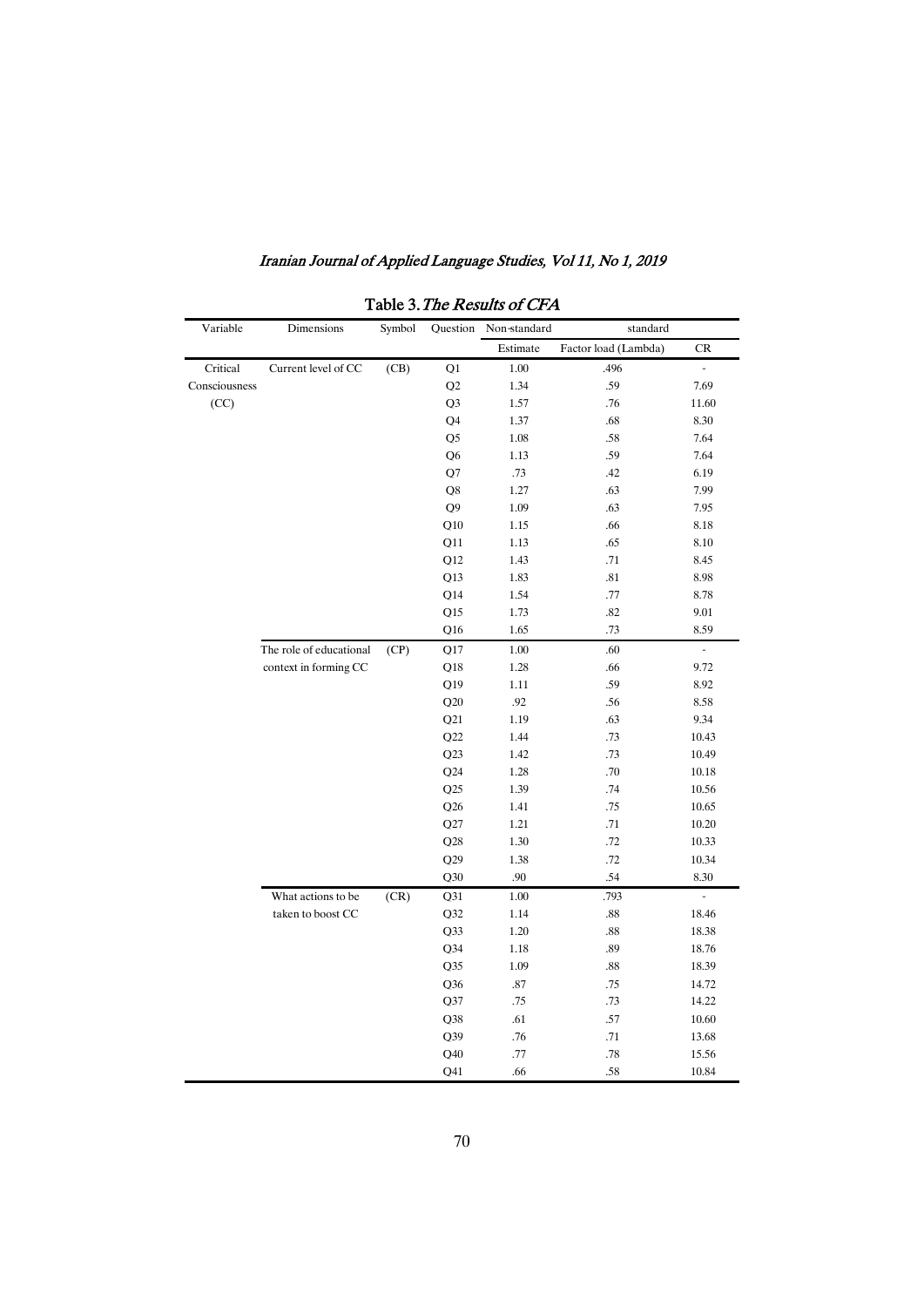As shown in Table 3, each item of the questionnaire adequately explained the related factor since the factor loading of each item exceeded 0.4. It is worth mentioning that had the factor loading of an item been less than 0.3, that item would have been eliminated from the questionnaire due to the weak relationship existing between the item and the factor. Figure 1 shows the standard structural model of the questionnaire.



Figure 1. Structural Model of the Questionnaire

# 3.Results

To answer the first three research questions of the study, i.e. to investigate teachers' current level of CC, their beliefs on the role of educational system in creating CC and their beliefs on what they should do to boost their CC, the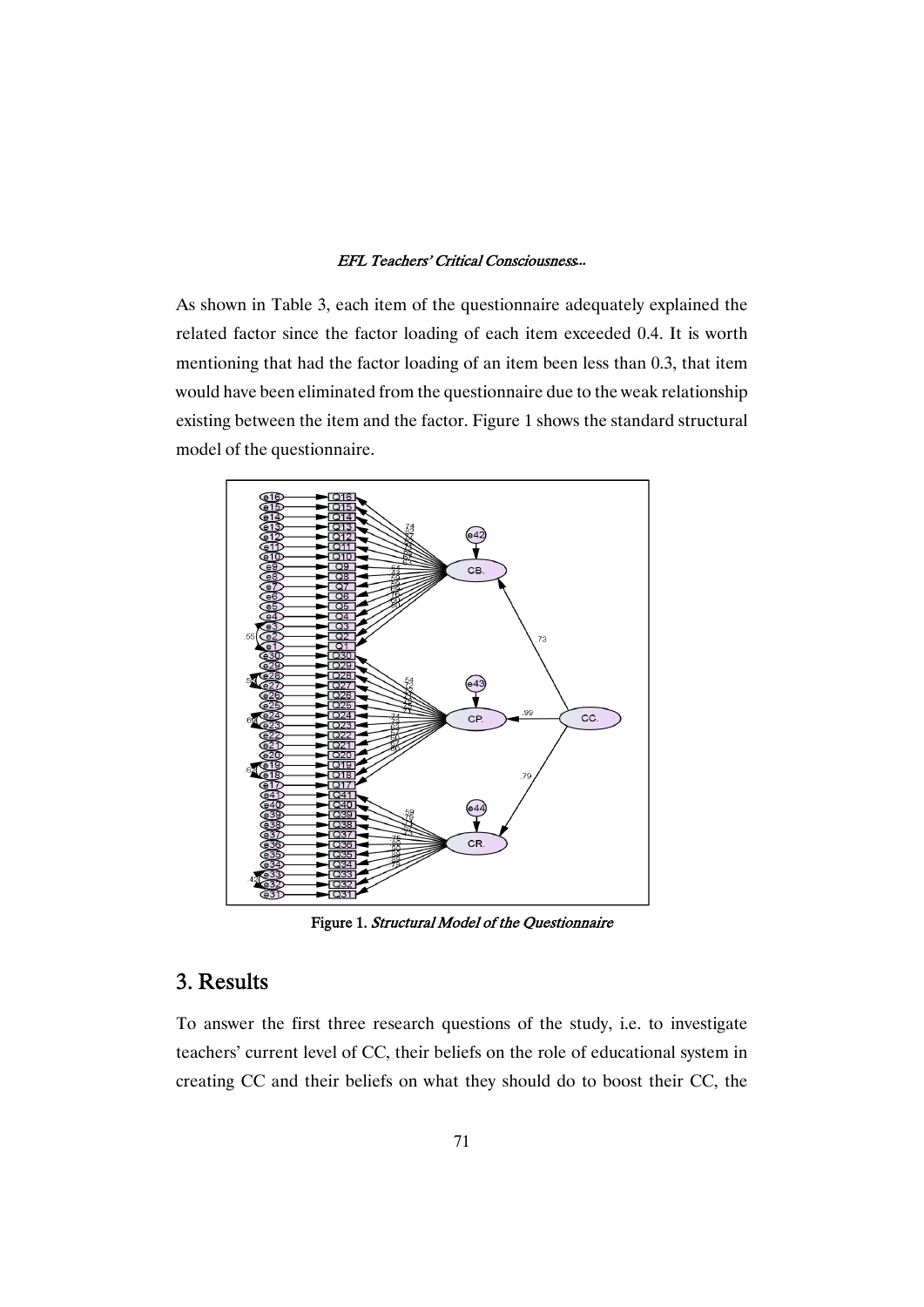descriptive statistics of the responses to all the 41 items of the questionnaire were calculated which are summarized in Table 4.

| items          |                         | Strongly disagree |             | Disagree  |                           | No idea      |     | Agree | Strongly agree            |              |      | Mean Standard deviation |
|----------------|-------------------------|-------------------|-------------|-----------|---------------------------|--------------|-----|-------|---------------------------|--------------|------|-------------------------|
|                | $\mathbf F$             | $\, {\bf P}$      | $\mathbf F$ | ${\bf P}$ | $\boldsymbol{\mathrm{F}}$ | $\, {\bf p}$ | F   | p     | $\boldsymbol{\mathrm{F}}$ | $\, {\bf P}$ |      |                         |
| Q1             | 21                      | 6.8               | 37          | 11.9      | 32                        | 10.3         | 132 | 42.6  | 88                        | 28.4         | 3.74 | 1.18                    |
| Q2             | 15                      | 4.8               | 57          | 18.4      | 88                        | 28.4         | 124 | 40    | 26                        | 8.4          | 3.29 | $1.01$                  |
| Q <sub>3</sub> | 6                       | 1.9               | 25          | 8.1       | 78                        | 25.2         | 129 | 41.6  | 72                        | 23.2         | 3.76 | .96                     |
| Q4             | 7                       | 2.3               | 29          | 9.4       | 48                        | 15.5         | 127 | 41    | 99                        | 31.9         | 3.91 | $1.2$                   |
| Q <sub>5</sub> | 13                      | 4.2               | 49          | 15.8      | 102                       | 32.9         | 116 | 37.4  | 30                        | 9.7          | 3.33 | .99                     |
| Q <sub>6</sub> | 13                      | 4.2               | 21          | 6.8       | 35                        | 11.3         | 144 | 46.5  | 97                        | 31.3         | 3.94 | 1.03                    |
| Q7             | 18                      | 5.8               | 36          | 11.6      | 78                        | 25.2         | 123 | 39.7  | 55                        | 17.7         | 3.52 | 1.09                    |
| $\mathbf{Q}8$  | 14                      | 4.5               | 12          | 3.9       | $20\,$                    | 6.5          | 108 | 34.8  | 156                       | 50.3         | 4.23 | 1.04                    |
| Q <sub>9</sub> | 11                      | 3.5               | 10          | 3.2       | 106                       | 34.2         | 122 | 39.4  | 61                        | 19.7         | 3.68 | .94                     |
| Q10            | $\overline{\mathbf{4}}$ | 1.3               | 22          | 7.1       | 53                        | 17.1         | 158 | 51    | 73                        | 23.5         | 3.88 | .89                     |
| Q11            | 6                       | 1.9               | 17          | 5.5       | 65                        | 21           | 152 | 49    | $70\,$                    | 22.6         | 3.85 | .89                     |
| Q12            | 11                      | 3.5               | 48          | 15.5      | 43                        | 13.9         | 148 | 47.7  | 60                        | 19.4         | 3.64 | $1.07\,$                |
| Q13            | 6                       | 1.9               | 13          | 4.2       | 30                        | 9.7          | 147 | 47.4  | 114                       | 36.8         | 4.13 | .89                     |
| Q14            | 11                      | 3.5               | 27          | 8.7       | 61                        | 19.7         | 138 | 44.5  | 73                        | 23.5         | 3.76 | 1.02                    |
| Q15            | 13                      | 4.2               | 13          | 4.2       | 27                        | 8.7          | 108 | 34.8  | 149                       | 48.1         | 4.18 | 1.04                    |
| Q16            | 9                       | 2.9               | 15          | 4.8       | 14                        | 4.5          | 108 | 34.8  | 164                       | 52.9         | 4.30 | $.97\,$                 |
| Q17            | 34                      | 11                | 82          | 26.5      | 64                        | 20.6         | 86  | 27.7  | 44                        | 14.2         | 3.08 | 1.24                    |
| Q18            | 31                      | $10\,$            | 81          | 26.1      | 78                        | 25.2         | 76  | 24.5  | 44                        | 14.2         | 3.07 | 1.21                    |
| Q19            | 27                      | 8.7               | 66          | 21.3      | 60                        | 19.4         | 117 | 37.7  | 40                        | 12.9         | 3.25 | 1.18                    |
| Q20            | 24                      | 7.7               | 35          | 11.3      | 71                        | 22.9         | 89  | 28.7  | 91                        | 29.4         | 3.61 | 1.23                    |
| Q21            | 23                      | 7.4               | 56          | 18.1      | 50                        | 16.1         | 100 | 32.3  | 81                        | 26.1         | 3.52 | 1.25                    |
| Q22            | 9                       | 2.9               | 61          | 19.7      | 65                        | 21           | 109 | 35.2  | 66                        | 21.3         | 3.52 | $1.17\,$                |
| Q23            | 18                      | 5.8               | 39          | 12.6      | 65                        | $21\,$       | 129 | 41.6  | 59                        | 19           | 3.55 | 1.110                   |
| Q24            | 16                      | 5.2               | 44          | 14.2      | 70                        | 22.6         | 126 | 40.6  | 54                        | 17.4         | 3.51 | 1.09                    |
| Q25            | 12                      | 3.9               | 45          | 14.5      | 60                        | 19.4         | 134 | 43.2  | 59                        | 19           | 3.59 | $1.07\,$                |
| Q26            | 12                      | 3.9               | 34          | $11\,$    | 57                        | 18.4         | 124 | 40    | 83                        | 26.8         | 3.75 | $1.08\,$                |
| Q27            | 14                      | 4.5               | 33          | 10.6      | 82                        | 26.5         | 116 | 37.4  | 65                        | 21           | 3.60 | 1.07                    |
| Q28            | 12                      | 3.9               | 27          | 8.7       | 70                        | 22.6         | 124 | 40    | 77                        | 24.8         | 3.73 | 1.05                    |
| Q29            | 14                      | 4.5               | 24          | 7.7       | 66                        | 21.3         | 106 | 34.2  | 100                       | 32.3         | 3.82 | 1.10                    |
| Q30            | 14                      | 4.5               | 62          | 20        | 74                        | 23.9         | 119 | 38.4  | 41                        | 13.2         | 3.36 | $1.08\,$                |
| Q31            | 15                      | 4.8               | 17          | 5.5       | 10                        | 3.2          | 105 | 33.9  | 163                       | 52.6         | 4.24 | 1.07                    |
| Q32            | 8                       | 2.6               | 13          | 4.2       | 29                        | 9.4          | 104 | 33.5  | 156                       | 50.3         | 4.25 | .96                     |
| Q33            | 12                      | 3.9               | 11          | 3.5       | 28                        | 9            | 84  | 27.1  | 175                       | 56.5         | 4.29 | 1.03                    |
| Q34            | 15                      | 4.8               | 13          | 4.2       | 25                        | 8.1          | 103 | 33.2  | 154                       | 49.7         | 4.19 | $1.07\,$                |
| Q35            | 12                      | 3.9               | 18          | 5.8       | 44                        | 14.2         | 109 | 35.2  | 127                       | 41           | 4.04 | 1.06                    |
| Q36            | 11                      | 3.5               | 27          | 8.7       | 64                        | 20.6         | 116 | 37.4  | 92                        | 29.7         | 3.81 | 1.06                    |
| Q37            | 9                       | 2.9               | 24          | 7.7       | 91                        | 29.4         | 130 | 41.9  | 56                        | 18.1         | 3.65 | $1.07\,$                |
| Q38            | 21                      | 6.8               | 52          | 16.8      | 72                        | 23.2         | 101 | 32.6  | 64                        | 20.6         | 3.44 | 1.18                    |
| Q39            | 15                      | 4.8               | 35          | 11.3      | 61                        | 19.7         | 137 | 44.2  | 62                        | 20           | 3.63 | $1.07\,$                |
| Q40            | $\tau$                  | 2.3               | 13          | 4.2       | 94                        | 30.3         | 135 | 43.5  | 61                        | 19.7         | 3.74 | .89                     |
| Q41            | 18                      | 5.8               | 37          | 11.9      | 63                        | 20.3         | 115 | 37.1  | 77                        | 24.8         | 3.36 | 1.14                    |

Table 4. Descriptive Statistics for the Items of the Questionnaire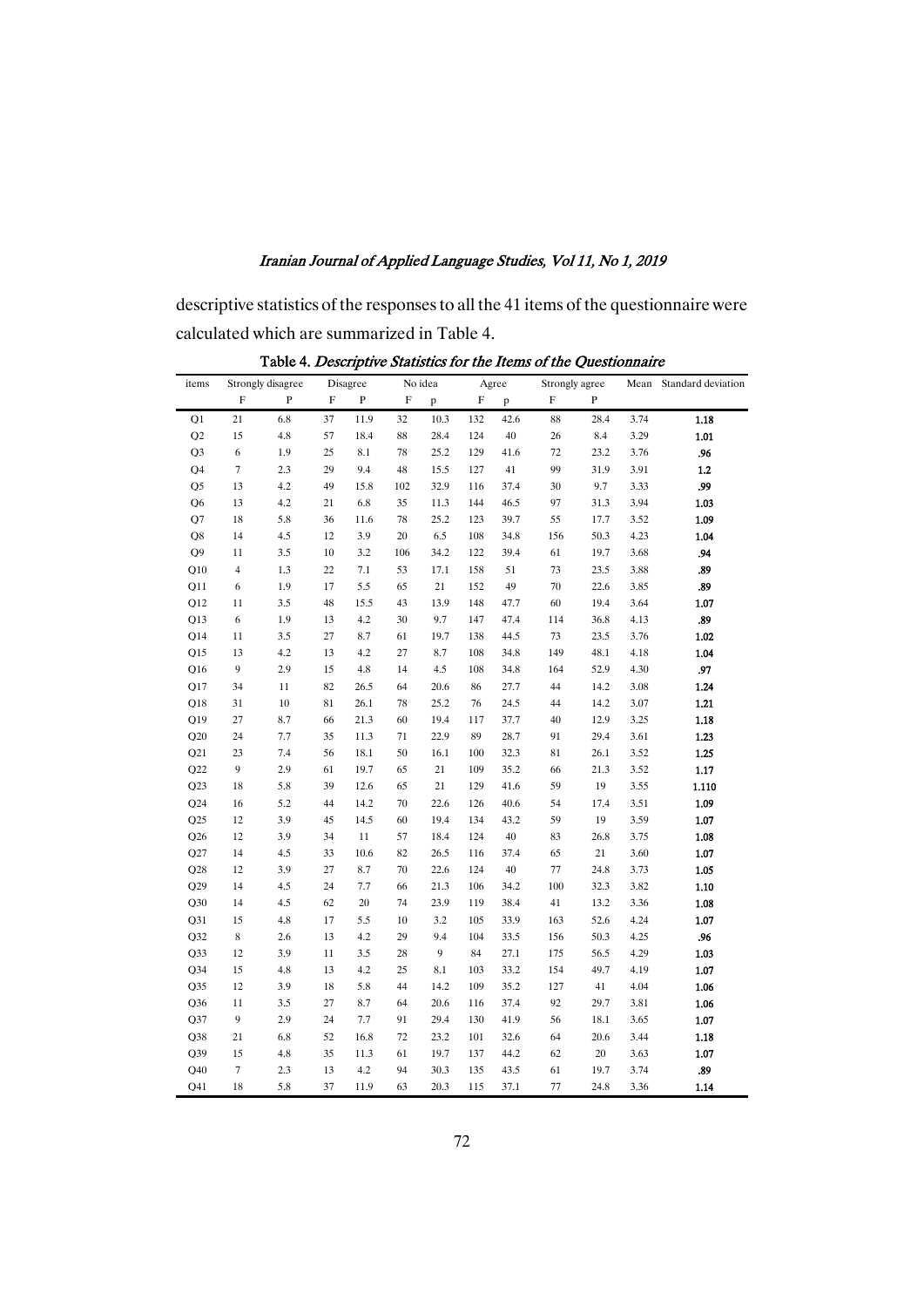As regards factor 1 (i.e., teachers' current level of CC which corresponds to items 1 to 16) that provided us with the answers to the first research question of the study, the means of all the items exceeded 3, meaning that, apart from items 1 (I try to adapt and adjust myself to any teaching situation) and 2 (I can accommodate to conditions imposed by authorities) where agreement shows lack of CC and thus they should be converted for analysis, the participants' current level of CC was relatively high (total mean=3.55). They mostly agreed and strongly agreed to all the items in this factor. The highest means obtained were  $4.30, 4.23, 4.18$  and  $4.13$  corresponding respectively to items 16 (I try to encourage my students' creative thinking), 8 (I feel socially and politically responsible in my profession), 15 (I try to encourage my students' critical thinking) and 13 (I try to act as a coordinator who engages students in dialogues instead of delivering lectures). However, the lowest means observed were for items 5 (I engage in dialogues with policymakers about the status of language teaching profession) and 7(I feel a sense of participation in my professional community by being involved in dialogues with authorities). Less than half of the participants (nearly 47 percent) agreed or strongly agreed with item 5 and nearly 57 percent of them showed agreement with item 7.

With regard to Factor 2 (i.e., teachers' beliefs on the role of educational system in creating CC which corresponds to items  $17$  to  $30$ ) which helped us to answer the second research question of the study, it can be seen that the means of all the items again exceeded 3 (total mean=3.46), meaning that the participants believed the current educational system did support and encourage CC. The highest means observed in this factor were related to items 29 (there is an unequal power relationship between English language teachers and policymakers), 26 (by encouraging memorization, our educational system does not enhance and appreciate language learners' authentic thought), and 28 (our educational system does not foster language learners' creative thinking) which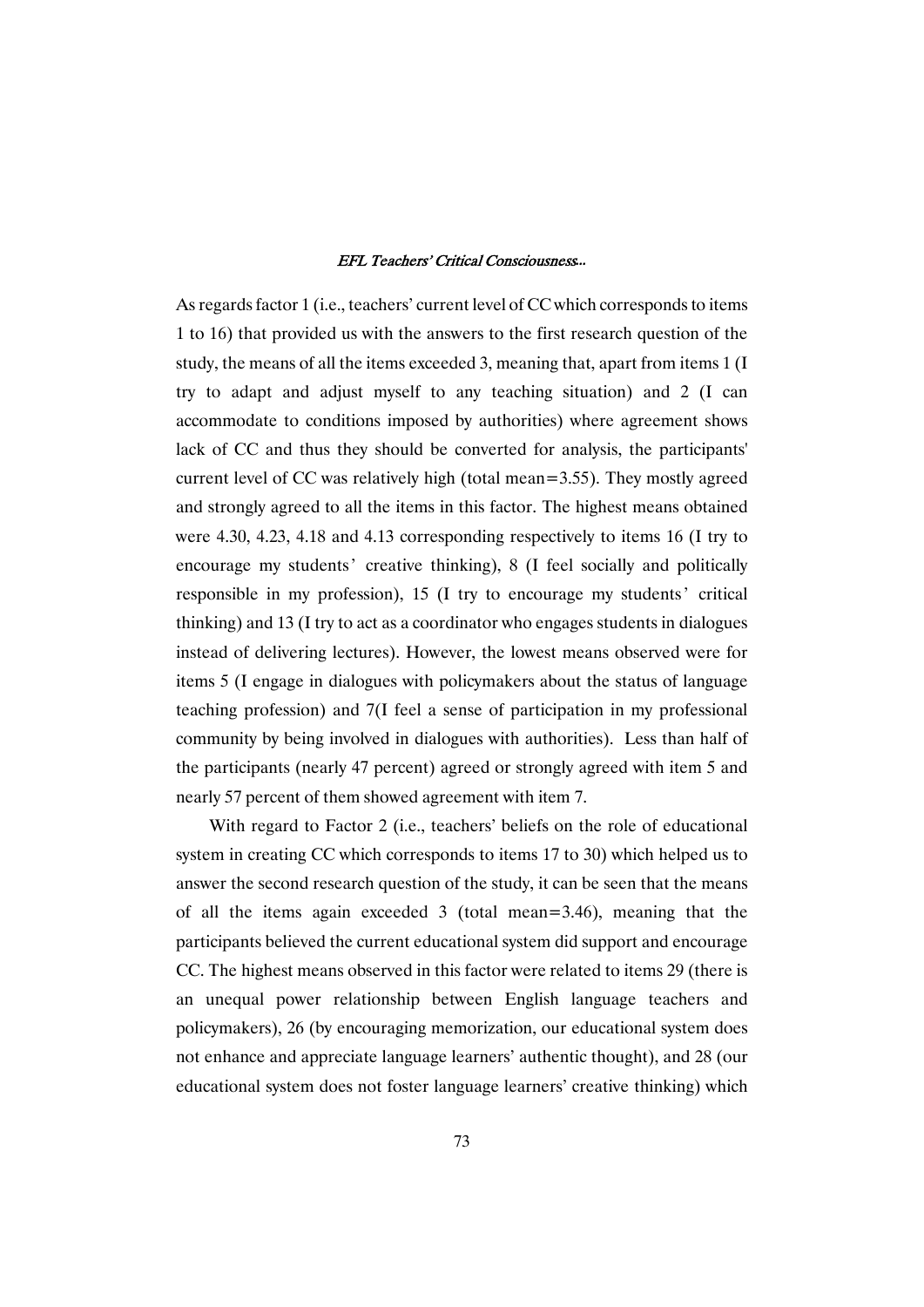were found to be 3.82, 3.75 and 3.73 respectively. On the other hand, the participants slightly agreed with items 18 (our educational system requires all language teachers to behave in a uniform way) 17 (our educational system requires all language teachers to teach in a uniform way) and 19 (our educational system does not involve students in dialogues with teachers), with their mean being 3.07, 3.08 and 3.25 respectively.

Finally, considering factor 3 (i.e., teachers' beliefs on what they should do to boost CC) which was the subject of the third research question of the study, it was again observed that the means of all the items were above 3 (total mean= 3.89), which means that the majority of the participants either agreed or strongly agreed with the items of this factor. As for items 31 to 35, the mean was even above 4, showing the participants' strong agreement with the items. For instance, about 84 percent of the participants either agreed or strongly agreed (about 56 %) with item 33 (teachers should create an environment where language learners can interact and collaboratively negotiate the new language) and nearly 86 and 84 percent of the participants agreed or strongly agreed with items 31 and 32 (i.e., teachers should provide equal learning opportunities for all learners and that teachers' role should be to encourage students to engage collaboratively in socially-structured activities) in turn. Compared to other items, a smaller number of teachers showed agreement with item 41 (teachers should make language learners sensitive to the target culture), with the mean being 3.36.

Next, to answer the fourth research question of the study, a MANOVA was run to investigate whether age, teaching experience, gender, academic degree, and workplace differentiated EFL teachers with regard to their CC. Table 5 illustrates how the participants were divided into groups in each variable, and Table 6 summarizes the results of MANOVA.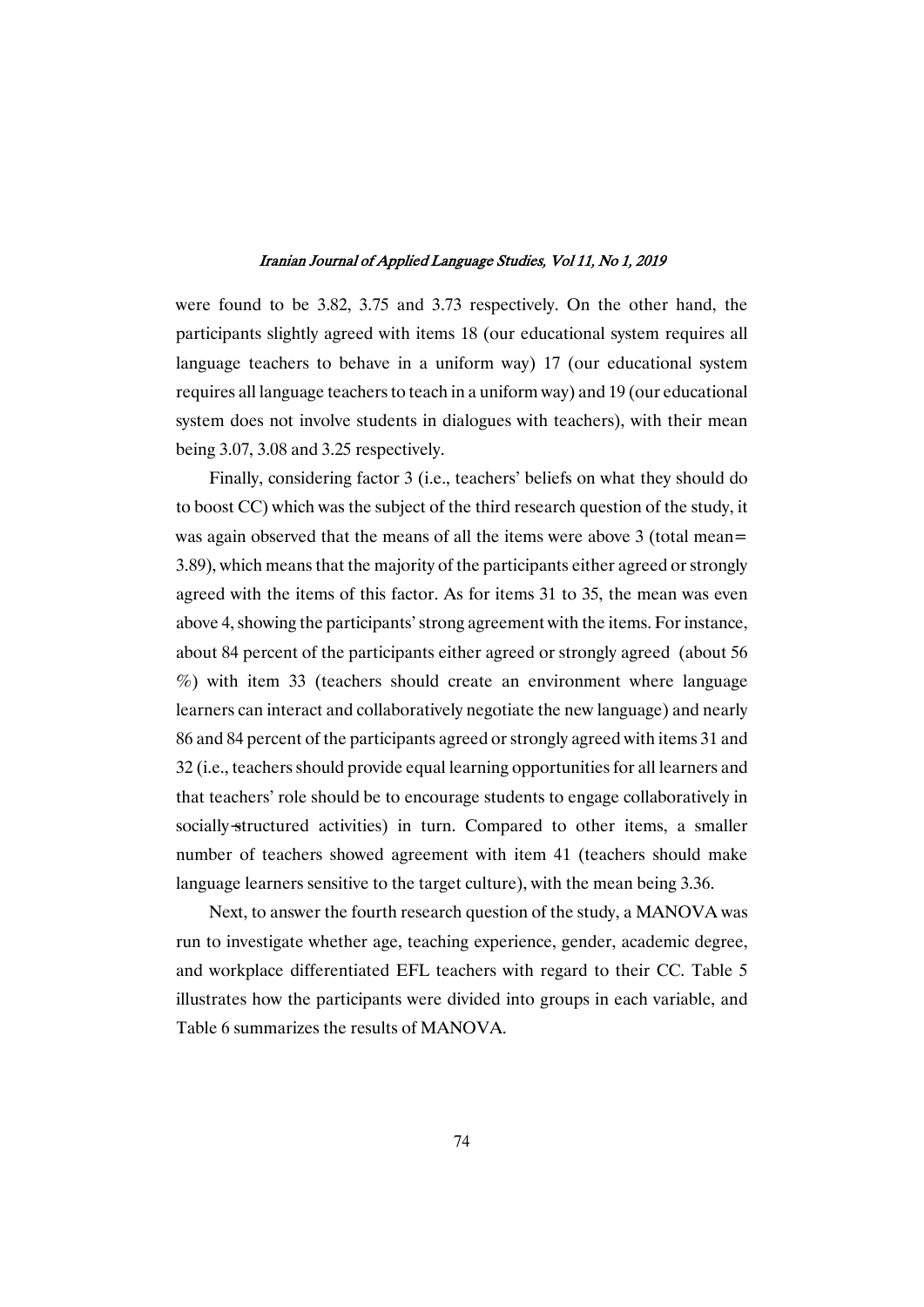|                 |                        | N   |
|-----------------|------------------------|-----|
| gender          | male                   | 104 |
|                 | female                 | 206 |
| age             | $20 - 30$              | 154 |
|                 | $31 - 40$              | 101 |
|                 | 41 and above           | 55  |
| Academic degree | B.A                    | 126 |
|                 | M.A                    | 151 |
|                 | Ph.D.                  | 33  |
| Workplace       | university             | 52  |
|                 | school                 | 126 |
|                 | Private Lg. institutes | 132 |
| Experience      | $1 - 4$                | 62  |
|                 | $5 - 8$                | 94  |
|                 | 9 and above            | 154 |

### Table 6. The Results of MANOVA

| Corrected Model | Sum of  | df | Mean   | F    | Sig. | Partial Eta |
|-----------------|---------|----|--------|------|------|-------------|
|                 | Squares |    | Square |      |      | Squared     |
| gender          | .16     | 1  | .16    | .64  | .42  | .00         |
| age             | 1.95    | 2  | .97    | 3.91 | .02  | .03         |
| Academic degree | .90     | 2  | .45    | 1.81 | .16  | .01         |
| workplace       | 2.98    | 2  | 1.49   | 5.97 | .00. | .04         |
| Experience      | .45     | 2  | .22    | .91  | .40  | .00.        |

As can be seen in Table 6, among the variables included, age and workplace significantly differentiated teachers with regard to their CC. Moreover, the difference between male and female teachers with regard to their CC was found not to be significant (f=.64, P=.42>0.05). In other words, it can be argued that gender acted as a neutral factor in this regard. As also illustrated in Table 6,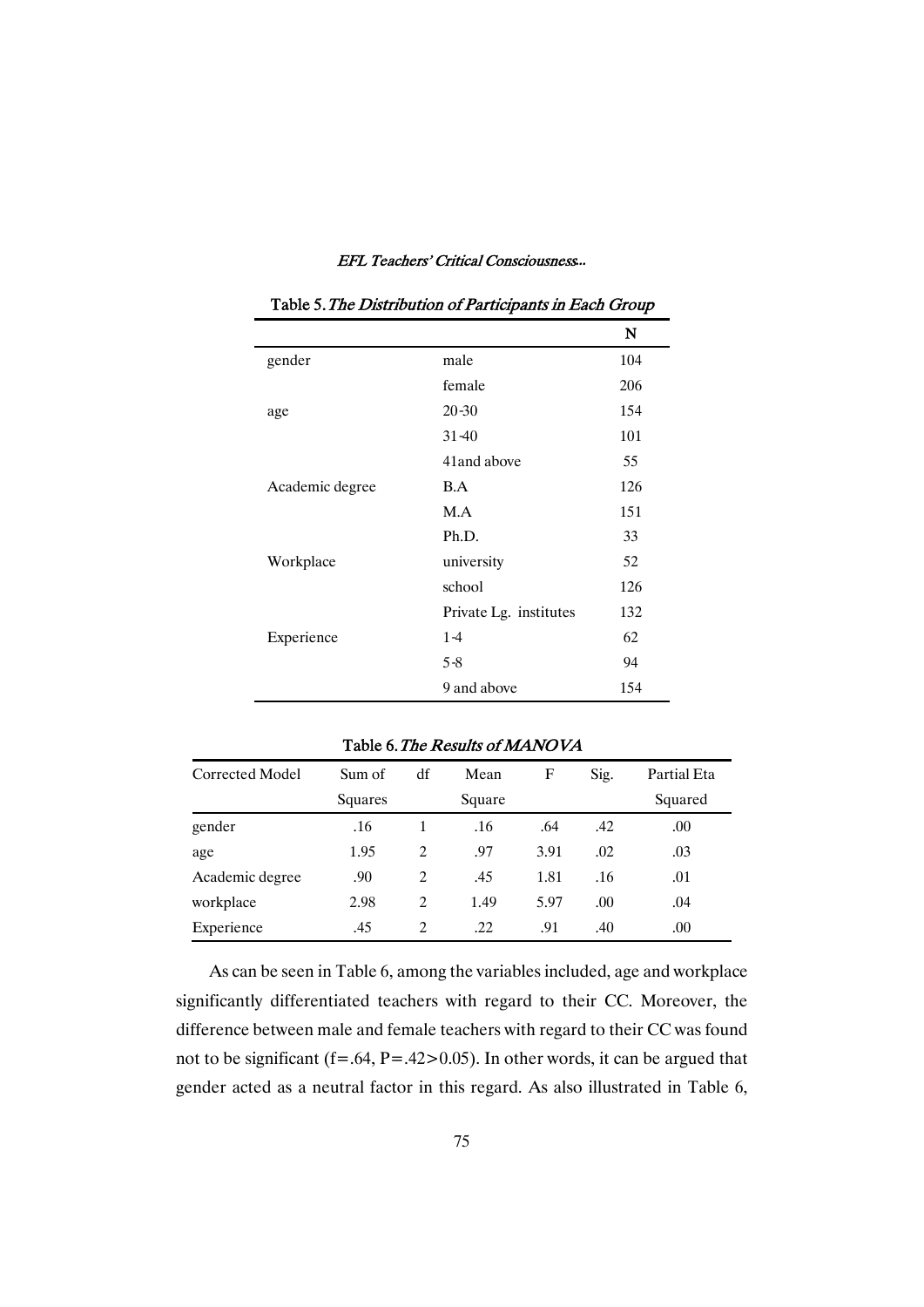contrary to our expectation, the academic degree did not differentiate teachers in terms of their CC (F=1.81, P=1.16>.05). Also, the experience was not found to be a significant factor in differentiating teachers in this regard (F=.91, P=.40).

## 4.Discussion

In general, based on the responses to the items showing the participants' current level of CC (factor 1), teachers reported an approximately above the average level of CC for all items except for items 1 and 2 as agreement to these items showed lack of CC. As revealed, most participants agreed that the ability to adapt to any teaching situation without questioning it was a sign of acceptable behavior, probably due to being raised in such a context where adaptation is praised. However, this ideology is severely challenged by Freire (1973) who warns us that adaptation is a common behavior in the animal realm displayed by human. In contrast to this behavior stands integration, a behavior distinctively exhibited by human. Freire believes that integration stems from 'the capacity to adapt oneself to reality *plus* the critical capacity to make choices and to transform that reality'  $(P, 4)$ . In other words, integrated teachers are known to be the subject of change in their profession, whereas adaptive teachers are the object of the process. It is stated that when one cannot change reality, they try to adapt to it. In fact, this form of behavior will finally lead to an anti-democratic mentality. Of course, part of this lack of critical behavior on the part of teachers can be attributed to the context of language education, i.e. Iran, where all teachers need to conform fully to the regulations imposed by the institution where they teach if they want to secure their job there. To clarify the issue, a personal account of one of the authors can be given here. He was once assigned to teach an EAP (English for Academic Purposes) course at university to B.A. students. Prior to the course, the requirements of the course such as the textbook to be taught, the number of units to be taught, the way to teach each skill and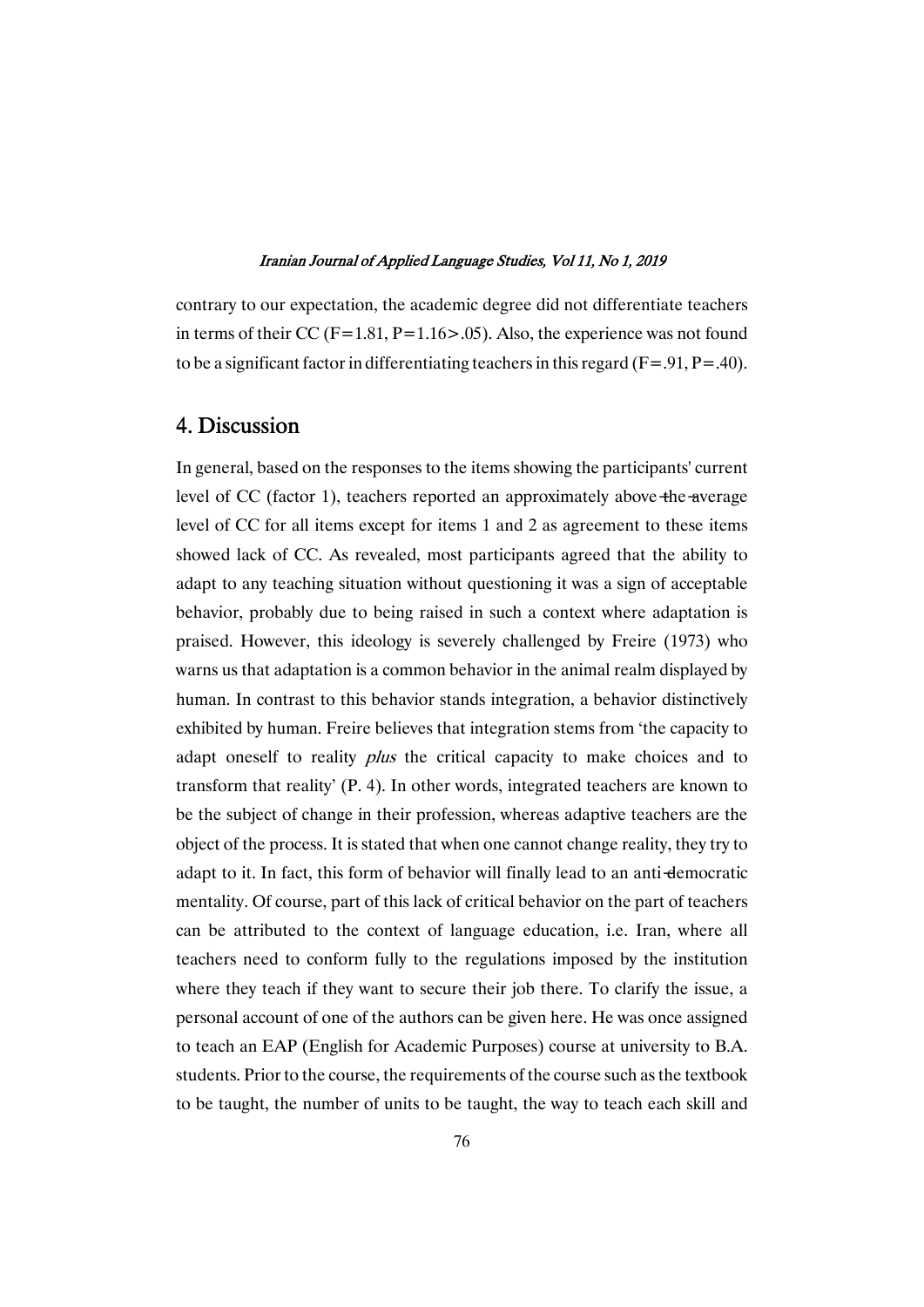component, the assessment procedure, to name only a few, were dictated to the instructor and the instructor had to conform fully to the situation; otherwise, he would be called a non-conformist who was in danger of losing the position. The purpose of all this is said to be standardization, but this tends to put the teachers' democracy and the professional aspect of teaching in danger (Milner, 2013). In this situation, the only thing to do is to adjust oneself to it. Surprisingly, most teachers agreed that they wanted to be the subject of change in their profession not the object of it, not knowing that adapting to the given situation implies being the object of change rather than the subject of it.

It was also observed that many teachers reported engagement in dialogues with colleagues and policymakers about the status of language education in the county and that they felt a sense of participation in their professional community by doing so although comparatively a smaller number of teachers reported having dialogues with authorities and policymakers than with their colleagues. This finding is not surprising as teachers often converse in the recess time or the refreshment time while having access to policymakers is particularly difficult in the existing context of the present study. In fact, there seems to be a deep and unbridgeable gap between teachers and policymakers in this regard. That is, if there ever happens to be a meeting or convention, it takes a form of a unilateral monologue given by policymakers rather than a dialogue through which both parties can freely express their ideas and concerns. Of course, it should be noted that the mere engagement in dialogue does not necessarily imply teachers' high CC. The content of dialogues is also of paramount importance. Teachers should, therefore, engage in critical dialogues (Freire, 1974) about the problems detected in the educational system and then intervene to effect change and transform the status quo. This way they can make their voice heard in their professional community.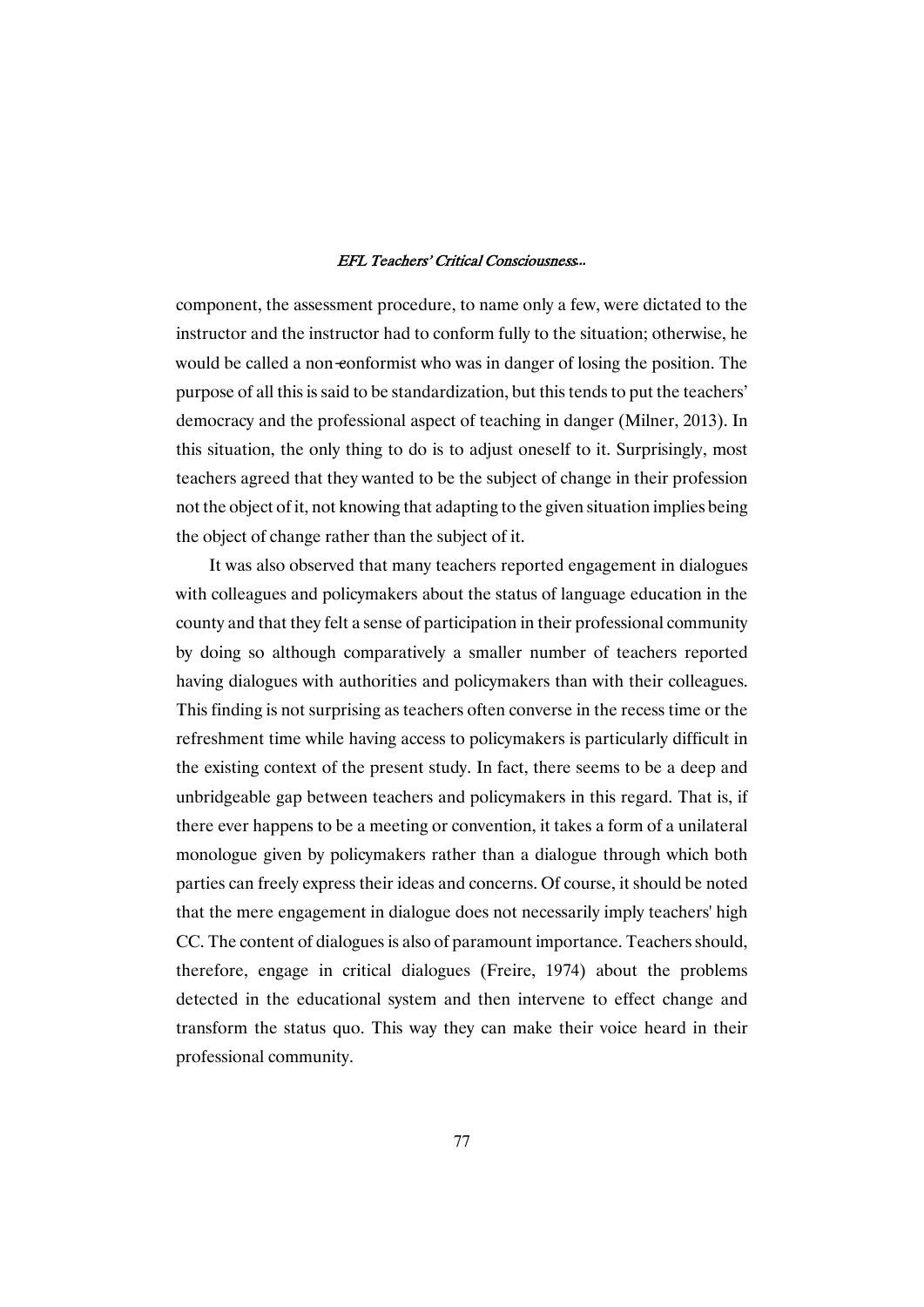Moreover, most teachers either agreed or strongly agreed that they encouraged their students' critical and creative thinking. As mentioned by Freire (1974), critical thinking and creative thinking are both necessary for participating in a problem-posing pedagogy and are essential aspects of CC. Instead of providing solutions to the problems, the purpose of education is said to be the development of critical thinking by posing problems, i.e. problematizing, by asking learners to reflect and act on the issues at hand (Crawford, 1978). For Smith (1990), critical thinking and creative thinking are the same and correspond to the generation and selection of options. As Nieto and Bode (2012) maintain, teaching for social justice can be an effective way to encourage students' critical thinking and, consequently, their CC. Teaching for social justice has been found to be a major concern for critical theorists especially since the introduction of Freire's works (1973, 1974).

In general, based on the responses to the items showing teachers' beliefs on the role of educational context in encouraging CC, the participants believed the current situational system did not form and facilitate the development of CC. Teachers mostly agreed with the point that the educational context where they worked did not involve students in dialogue with teachers and policymakers. The role of dialogue is highly emphasized in the literature (Crookes & Lehner, 1998; Freire, 1974) as a factor forming the content of the educational situation and helping CC to develop. The rationale behind this dialogic interaction is that knowledge is socially constructed and that to learn and develop CC, all the parties involved in education should critically engage in dialogic processes.

A serious issue raised by the participants was that they mostly believed the distribution of power was not equal among teachers, students, and policymakers. In other words, the majority of the teachers were of the opinion that there existed an unequal power relationship between the teachers and the students on the one hand and between the teachers and the policymakers on the other, although the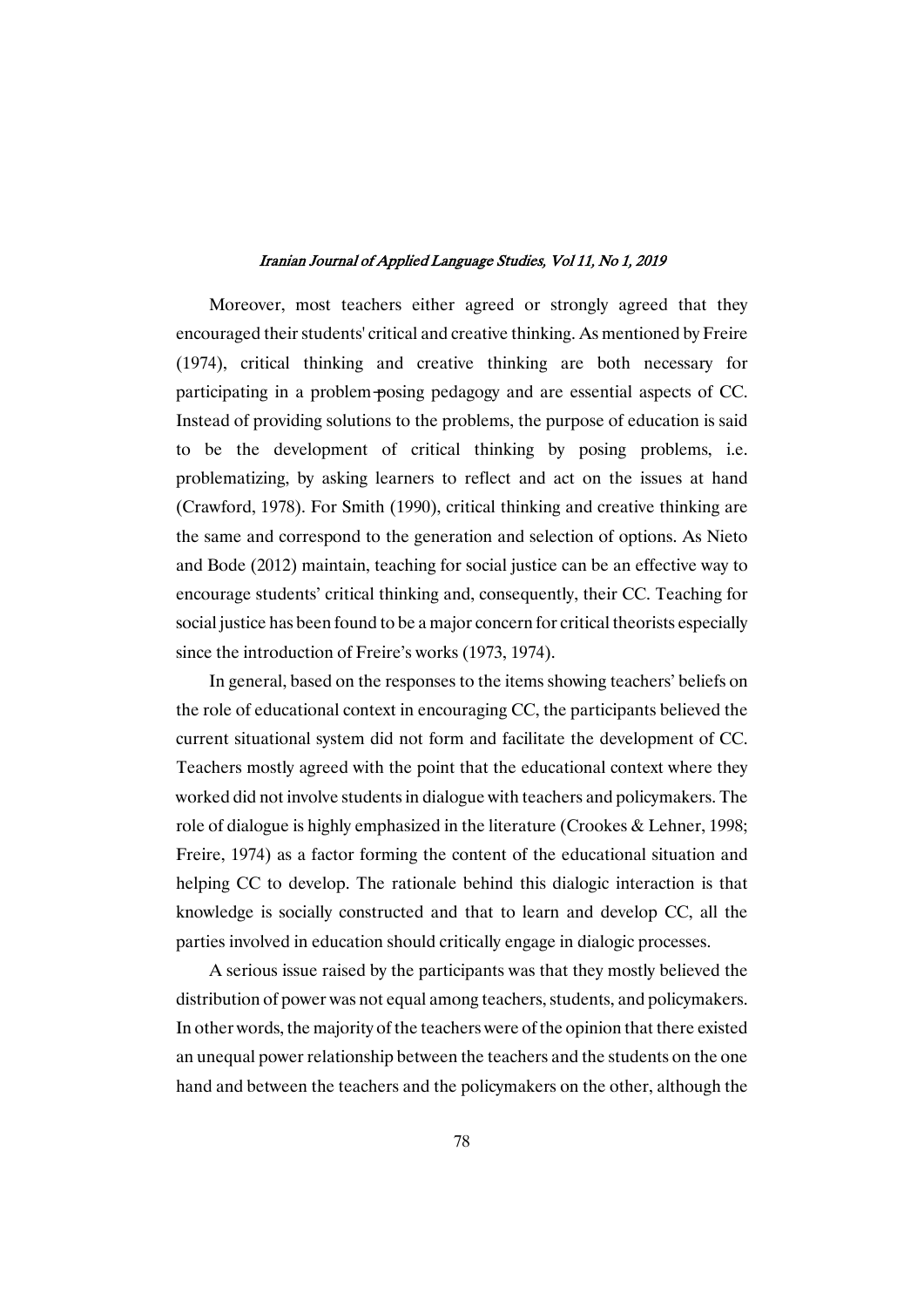latter one was agreed by more teachers. This unequal power relation has led to a situation where the policymakers ruthlessly dictate, the teachers blindly accept and transmit and the students simply obey. This form of education tends to disempower the teachers and in turn, the students and removes the possibility of developing CC and does not let the teachers and students practice democracy. Canagarajah (1999) asserts that,

The classroom does not have to be at the mercy of power dictated unilaterally from above- by the larger social institutions. It has the relative autonomy not only to negotiate these sources of power but also to develop alternative discourses and power equations within its own walls.We have to consider power as not necessarily exercised top to bottom; institutions like the school may serve to reconstitute power relations bottom up  $(p. 211)$ .

As also revealed by the results of the study, the teachers mostly agreed with the fact that teachers should provide equal learning opportunities for all students. Schools are viewed as being potentially unequal sites of knowledge distribution (Kanpol, 1999) and despite the controversy over the issue, not enough effort has been made to design programs to equalize education for diverse groups of students. This is a particularly thorny issue in the context of the present study especially at universities and schools as the students with differing levels of English language proficiency from different socio-economic status receive the same form of instruction imposed to the teachers by the authorities, which is totally in contrast to the tenets of critical pedagogy.

An interesting finding of the present study was that gender acted as a neutral factor with respect to teachers' CC and their views of the educational context. Conflicting results have been reported in the literature especially in the context of the present study about the role of genderin criticality. For example, this finding seems to support the results of Soodmand Afshar and Donyaie (2019),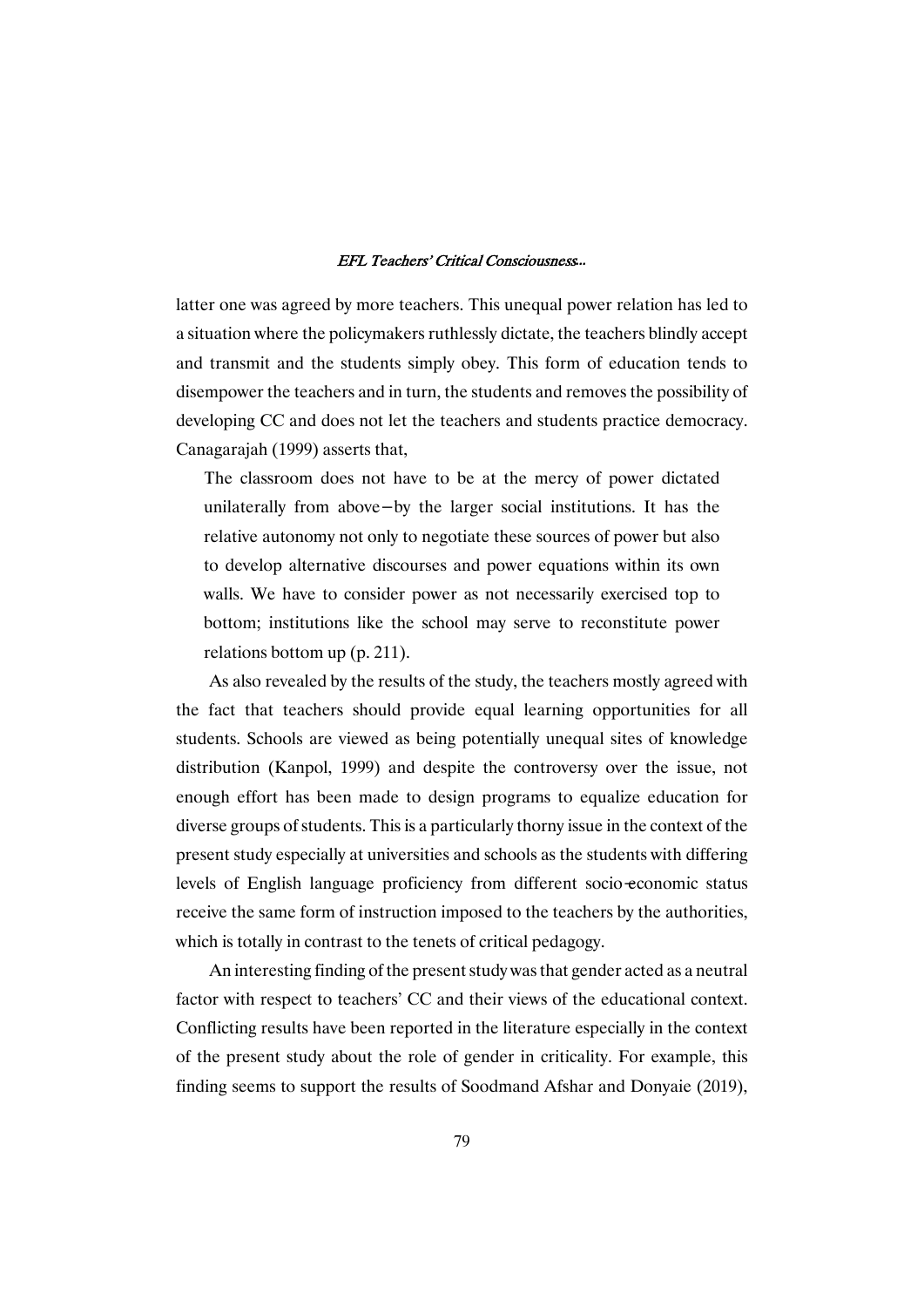who also found that gender did not differentiate Iranian EFL teachers in terms of their CP perception. On the contrary, Aliakbari and Allahmoradi (2011) found a significant difference between male and female teachers' views on the principles of CP in the EFL context of Iran. They attributed this difference to the culture of the country where men have more freedom to express ideas and to the sociological differences between genders, arguing that females are more conservative and, as a result, more subservient. However, the present study showed that female teachers were as critically conscious as their male counterparts discrediting the belief that women tend to be obedient without the power of questioning.

As shown previously, the academic degree did not differentiate the participants with respect to their CC. This might be explained by considering the fact that even in M.A. and Ph.D. programs in the EFL context of Iran, CC is not very much appreciated and highlighted; instead, the banking model of education is encouraged and emphasized. The banking model of education is a term adopted by Freire (1974) to refer to a learning context where learners' minds are regarded as empty vessels to be filled by the knowledge deposited by educators. Therefore, based on this model, the learner's task is simply to receive, memorize and repeat. Freire (1974) warns us that this model of education discourages critical thinking and finally leads to oppression. Our findings in this regard do not seem to support those of other researchers in the country (e.g., Soodmand Afshar & Donyaie, 2019) who found that academic degree significantly differentiated EFL teachers' perceptions of CP. Of course, one plausible explanation of why academic degree did not affect the CC of the participants in the present study might go back to the disproportionate number of participants in each group. Had there been more Ph.D. holders of Applied Linguistics among the participants of the study, different results might have been obtained.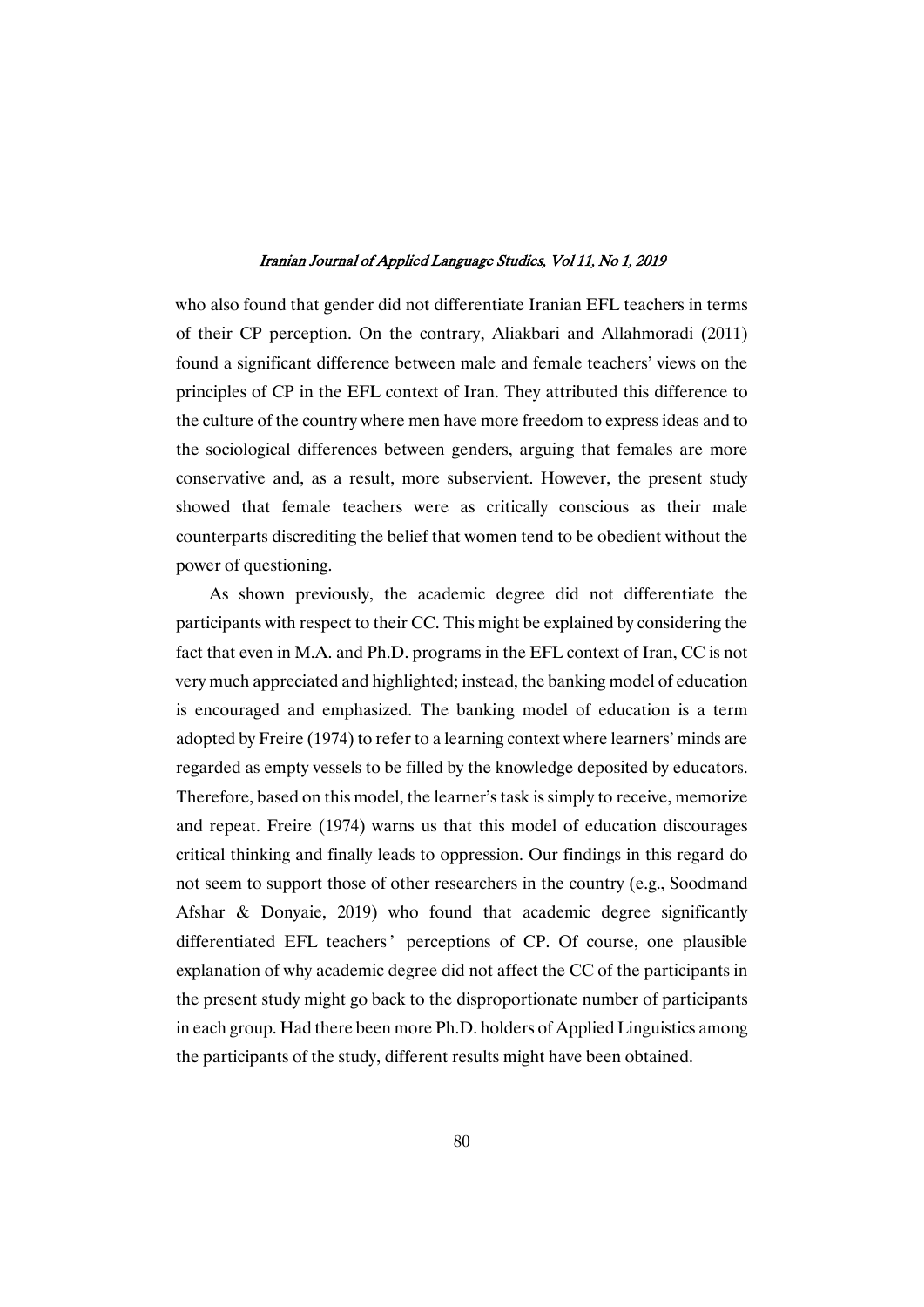Surprisingly, it was found that teaching experience did not significantly differentiate teachers with regard to their CC but age did so. This discrepancy might be explained by referring to the fact that when teachers become more experienced, they tend to become more conservative and adaptive due to many reasons such as the fear of losing a job when they desperately need one, lack of interest in self-development or even the feeling of indifference to the social and political context surrounding them. Also, it could be argued that the principles of CC have just recently entered second language teacher education, especially in developing countries like Iran. Thus younger teachers are probably more exposed to and acquainted with them. In other words, older teachers might have passed their teacher training courses (TTC) long ago when such recent concepts as CC and CP were not very much in vogue and when the old models of teacher education were practiced. Wallace (1995), for instance, presents three models of teacher education programs that are chronologically characterized as the craft model, the applied science model and the reflective model. The craft model is the oldest model of teacher training positing that teaching is learned through training delivered by the trainer. The teacher's job is only confined to following and imitating the trainer. The second model, i.e. the applied science model, is probably the most popular and widely used model of teacher education. In this model, a professional trainer who is an expert in content knowledge (Applied Linguistics in our case) transmits knowledge and expertise to the practitioners and novice would-be teachers. These are the common types of TTC courses normally offered even at present in the context of the present study, which cannot deeply plant the seeds of CC in the minds of Iranian EFL teachers, as they reduce teachers to sheer imitators who lack creativity, criticality and reflectivity. The third model described by Wallace (1995) is the reflective model, which is the most recent trend in teacher education and is in line with the sociocultural and critical approaches to language education. This model holds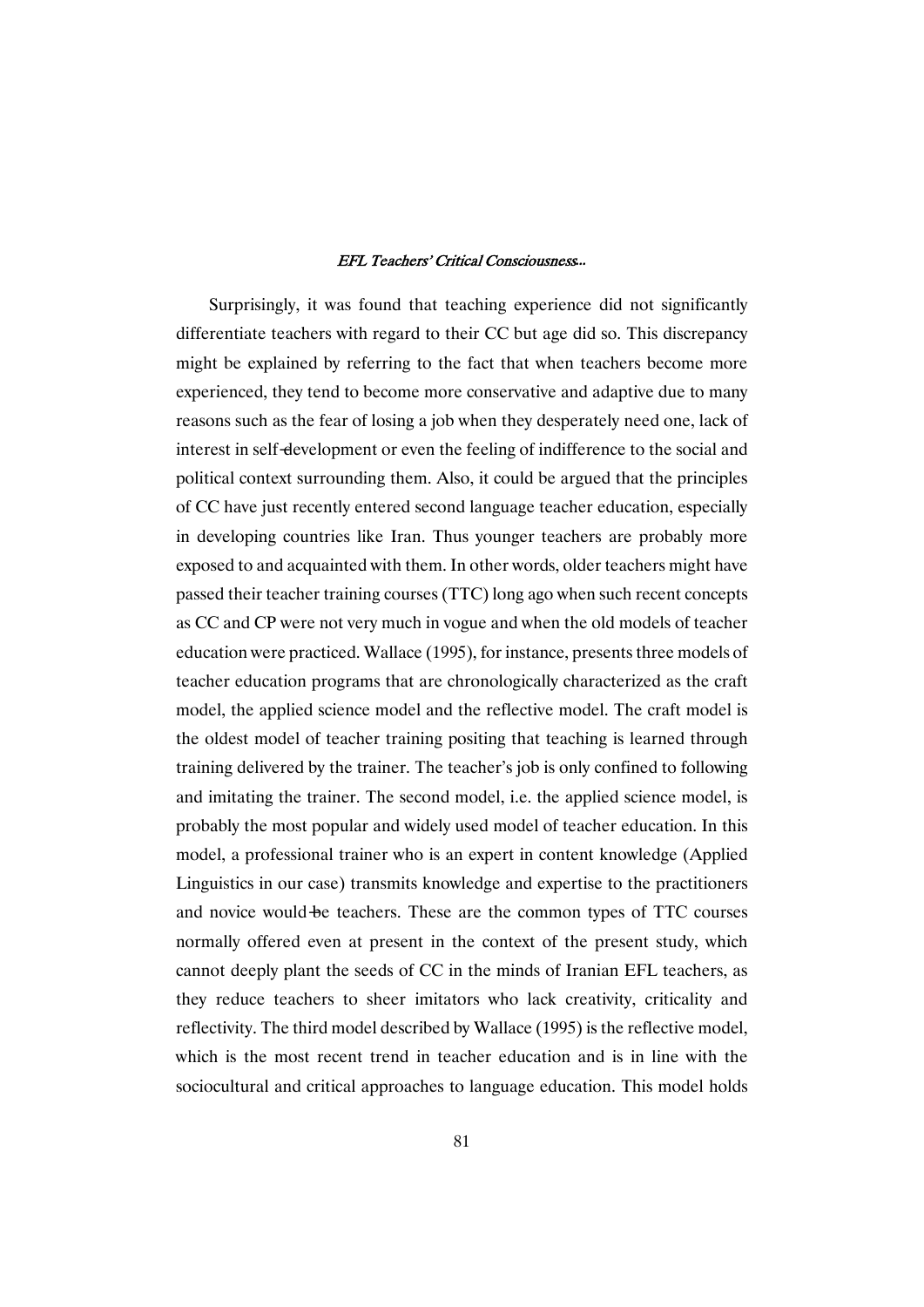that a novice teacher develops professionally by constantly reflecting on his/her own practices. Therefore, the key to the development of CC is engaging in selfreflection and dialogue with both colleagues and authorities and feeling socially and politically responsible, as reflected in the items of the questionnaire.

Finally, it was observed that the workplace, i.e. the institutions where the participants worked, significantly differentiated the participants in terms of their CC. The justification is possibly the point that teachers in different institutions in the study might have different levels of freedom. Part-time university lecturers and particularly teachers at schools are required to practice what they are told to do. For instance, due to the standardization purposes, all high school teachers have to attend some briefing and coordination courses before the start of the new school year in which all they have to do is dictated to them. Thus, there is no room for them to object to the status quo and to try to transform it. Britzman  $(2000)$  condemns a national curriculum in which views of teachers are censored and where controversies are avoided, because, as she rightly holds, controversies of the world deserve consideration.

# 4. Conclusion and Pedagogical Implications

With the status of English in the world today and the growing need to learn it as an international language (EIL), teachers need to be aware of such issues as sociocultural context where they teach, agency, domination and power relationship, the native/non-native binary as well as the kind of pedagogy which is culturally, socially and politically loaded if they are to transform the status quo and move towards a just and democratic education. The key to such awareness is believed to be in the development of CC. To investigate the CC of Iranian EFL teachers, this study was thus conducted, considering also the role of such factors as gender, age, teaching experience, academic degree, and workplace. As the results revealed, considering the responses to the items of the questionnaire, the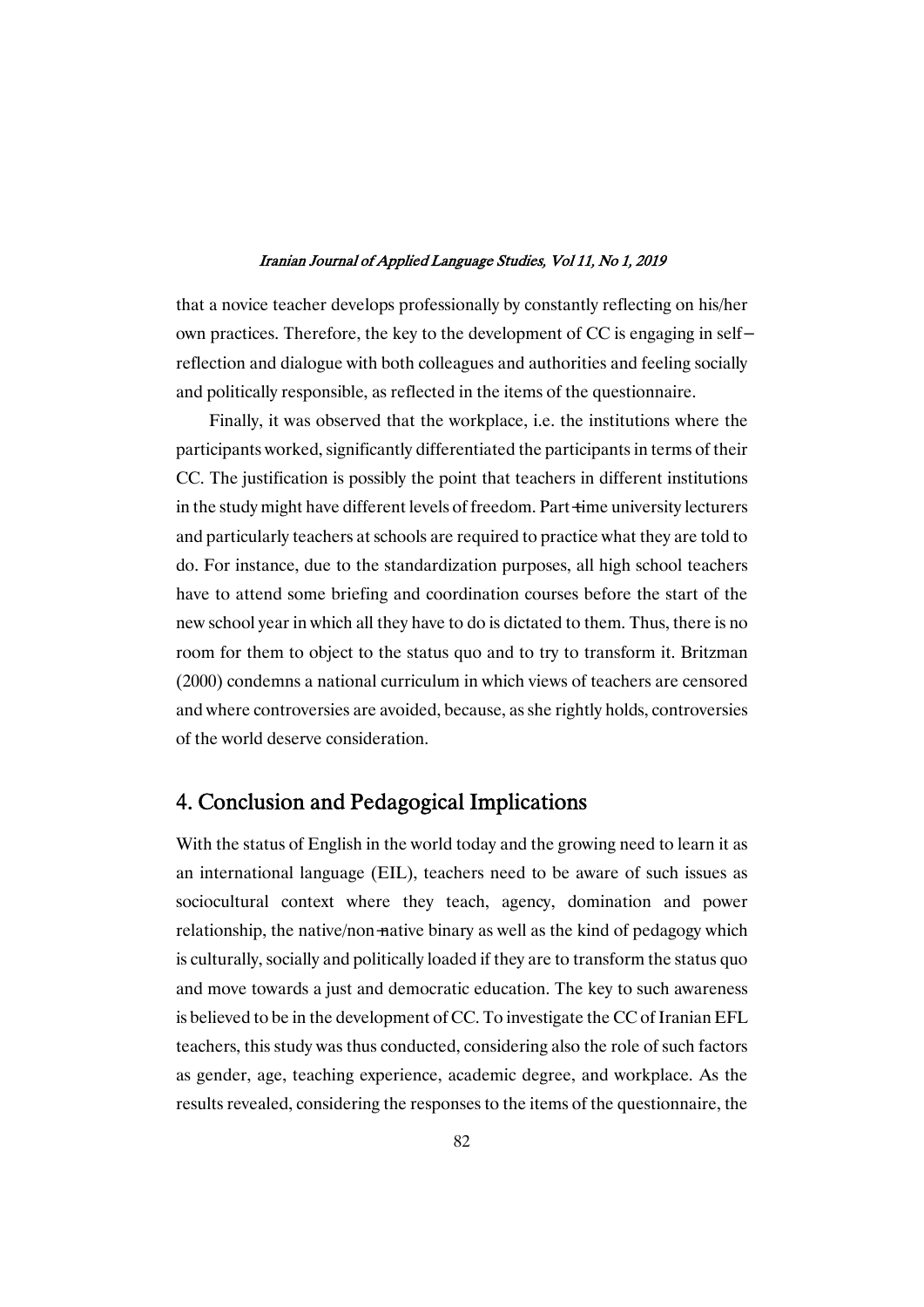teachers' current level of CC was rather high, although they mostly believed that the educational context of the present study did not facilitate the development of CC. However, as suggested by Gay and Kirkland (2003), CC is a matter which can be developed and promoted.

As the results indicated, most teachers believed the educational context of the present study did not facilitate CC development. Therefore, to promote CC, two essential measures that can be taken include engaging teachers in dialogue and reflection. As Freire  $(1974)$  notes, the drive to the development of CC is a dialogue among different stakeholders, which stands in contrast to the tenets of the banking model of education in which knowledge is believed to be imparted from teachers to learners in a one-way unilateral top-to-down process. This processresultsindominationandunequalpowerrelationshipsandstiflesCCon the part of both teachers and learners since they have to accept the situation as itisandadapt themselves toit.Therefore, to develop teachers'CC, dialogue should find its way into teacher training courses.As the results of the study revealed, teachers tried to engage in dialogue with their students, colleagues, and policymakers whereas the educational context discouraged dialogue. Thus, teachers and policymakers are suggested to transform the context by including dialogue as the main principle of education. Furthermore, since the other essential factor in the development of CC is reflection (Rodriguez, 2008), teachers are also recommended to engage in reflection if they want to develop CC and in turn, change the situation for a more democratic one. Teachers can be engaged in reflection by writing journals and participating in focus group discussions. The significance attached to reflective writing as a means of teacher learning and development is gradually being recognized in some contexts (Burns & Pachler, 2004; Burton, 2005).

Moreover, as indicated by the results of the study, teachers should participate in some teacher training courses to unlearn (Botelho & Gibson-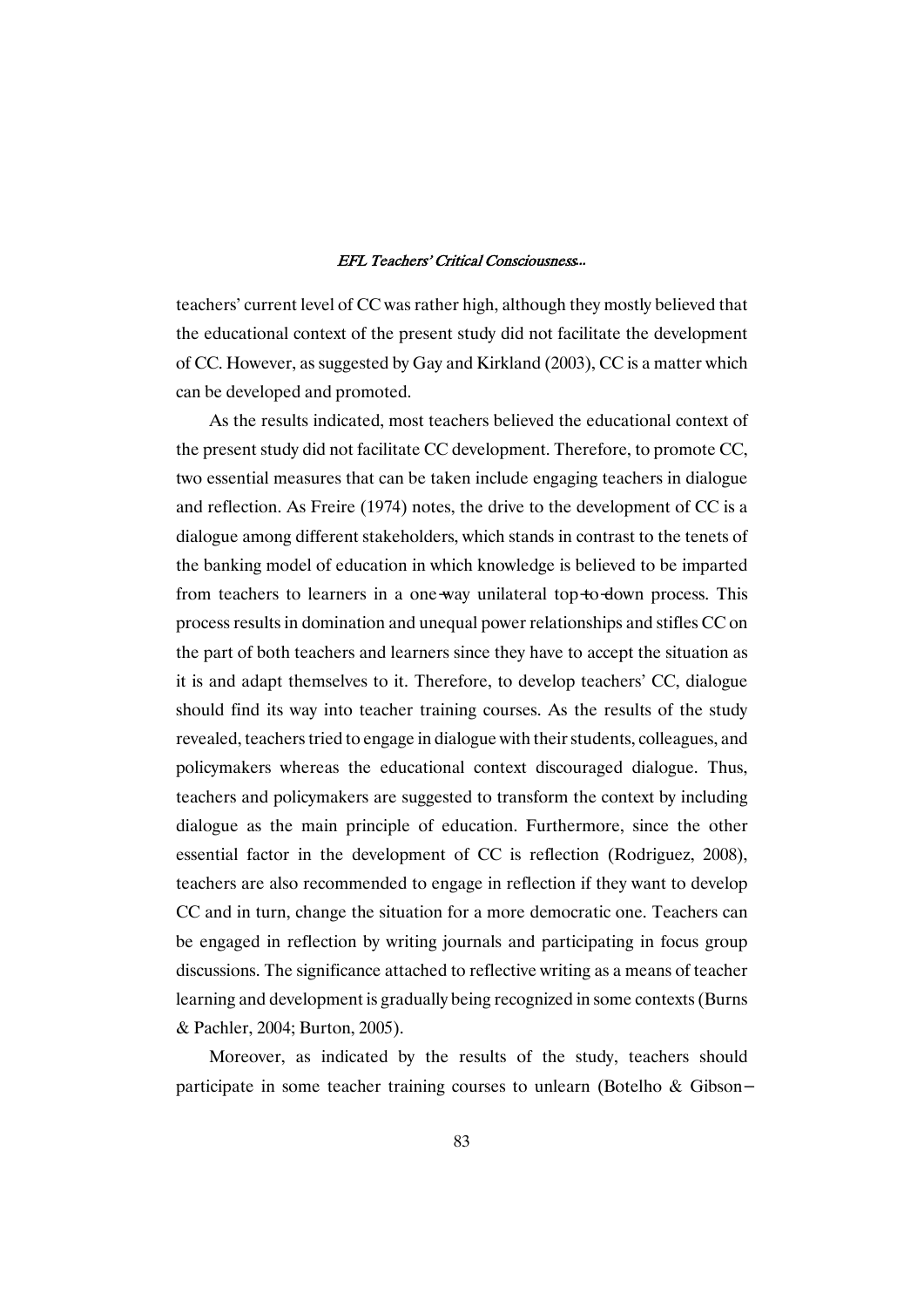Gates, 2008) the premises of the banking model of education to which they might have been exposed during the whole course of their profession and learn new methods of teaching and learning which are more in keeping with the critical approaches. Further, the normalization and standardization in education which is highly emphasized in teacher training courses these days, and which was believed by teacher participants of the study to form the structure of the educational context of the present study should be replaced by more localized approaches which allow the teachers to question the situation, to engage in dialogues with their students and policymakers and make their voices heard in their community. Dantas-Whitney and Waldschmidt (2009) warn against viewing language education as a nonlocalized activity in which the individual needs of students are neglected in the belief that there can be a tailor-made onesize-fits-all framework that can be adopted in all (EFL/ESL) settings and contexts to help students succeed. Instead, they stress that teachers have to regard teaching as a situated activity wherein the needs of the learners should be sought when making decisions. Also, they maintain that teaching should not be viewed as a neutral act and that social, cultural, political and economic factors should be taken into account.

### References

- Abednia, A. (2012). Teachers' professional identity: Contributions of a critical EFL teacher education course in Iran. Teaching and Teacher Education, 28, 706-717.
- Aliakbari, M., & Allahmoradi, N. (2012). On Iranian school teachers' perceptions of the principles of critical pedagogy. International Journal of Critical Pedagogy, 4(1),154-171.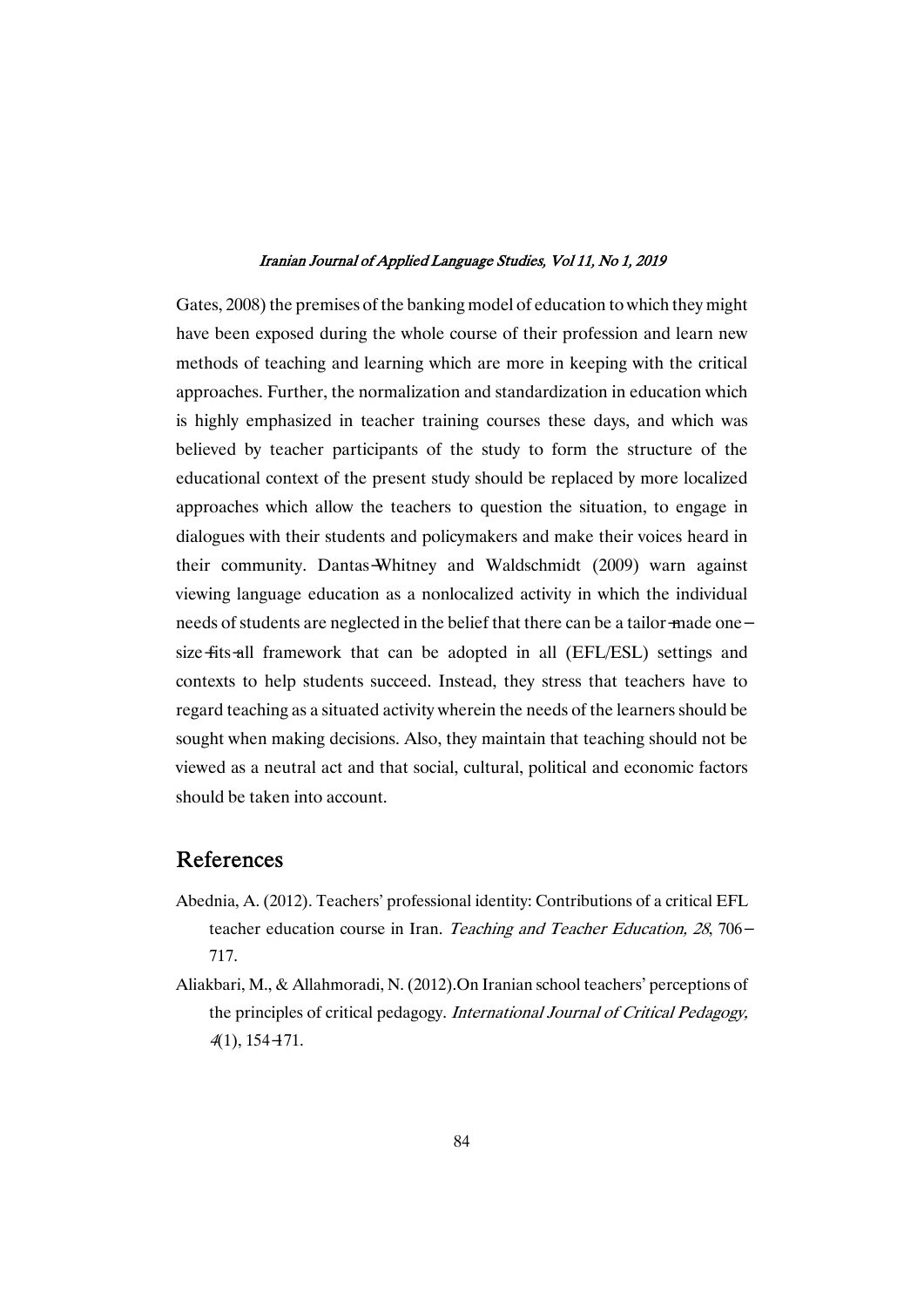- Atai, M. & Moradi, H. (2016). Critical pedagogy in the context of Iran: Exploring English teachers' perception. Applied Research on English Language,  $5(2)$ , 121-144.
- Bartolome, L. (2004). Critical pedagogy and teacher education: Radicalizing prospective teachers. Teacher Education Quarterly, 31(1), 97-122.
- Bartolomé, L. & Balderrama, M. (2001). The need for educators with political and ideological clarity. In (Eds.). M de la Luz Reyes and J. Halcón. The best for ourchildren: Critical perspectives on literacy for Latino students. New York: Teachers College Press.
- Benesch, S. (2009).Critical English for academic Purposes: Theory, politics, and practice. Mahwah, New Jersey: Lawrence Erlbaum Associates.
- Borg, S. (2009). Language teacher cognition. In A. Burns & J. C. Richards (Eds.), Cambridge guide to second language teacher education (pp. 163-171). New York: Cambridge Press.
- Botelho, M. J., & Gibson-Gates, C. (2008). Posing questions together: Critical collaborative inquiry in initial teacher education. In C. Rolheiser (Ed.), Initial teacher education: Enriching and extending partnerships(pp. 18-24). Toronto: Ontario Institute for Studies in Education of the University of Toronto.
- Britzman, D. (2000). Teacher education in the confusion of our times. Journal of Teacher Education,  $51(3)$ ,  $200-205$ .
- Burns, A., & Richards, J. C. (Eds.) (2009). The Cambridge guide to second language teacher education. New York: Cambridge University Press.
- Burns, M., & Pachler, N. (2004). Inquiry as stance: Teacher professional learning and narrative. Teacher Development, 8(2), 149-164.
- Burton, J. (2005). The importance of teachers writing on TESOL. TESL-EJ,  $9(2)$ , 1-18.
- Comber, B. (2001). Critical literacies and local action: Teacher knowledge and a " new" research agenda. In B. Comber, & A. Simpson (Eds.),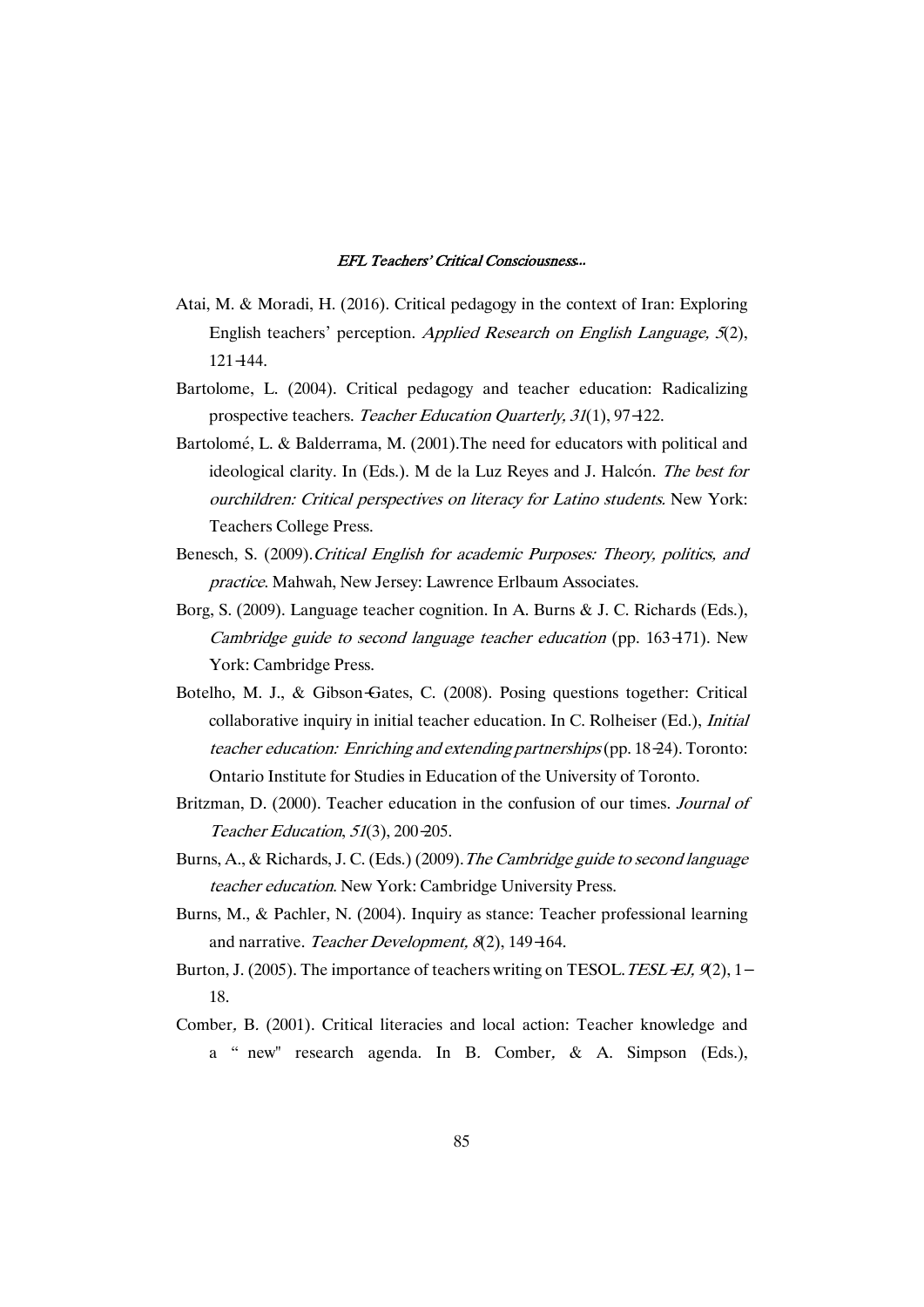Negotiatingcritical literacies in classrooms (pp. 272-282). New Jersey: Lawrence Erlbaum Associates Publishers.

- Comeau, L. (2008). Knowing better: Toward a genealogy of critical consciousness. Saarbrücken, Germany: VDM, Inc.
- Conagarajah, S. (1999a). On EFL teachers, awareness, and agency. ELT Journal, <sup>53</sup>(3),207-214
- Conagarajah, S. (2005). Critical pedagogy in L2 learning and teaching. In E. Hinkel (Ed.), Handbook of research in second language teaching and research (pp. 931-949). Mahwah, NJ: Lawrence Erlbaum.
- Cook, V. (1992). Evidence for multicompetence. *Language Learning, 42,* 557-591.
- Cook, V. (1999). Going beyond the native speaker in language teaching. TESOL Quarterly,33,185-209.
- Cox, M. I. P., & Assis-Peterson A. A. (1999). Critical pedagogy in ELT: Images of Brazilian teachers of English. TESOL Quarterly, (33)3, 433–451.
- Crookes, G., & Lehner, A. (1998). Aspects of process in an ESL critical pedagogy teacher education course. TESOL Quarterly, 32(2), 319-328.
- Crawford, L. M. (1978). Paulo Freire's philosophy: Derivation of curricular principles and their application to second language curriculum design (Unpublished doctoral dissertation). University of Minnesota, Minneapolis.
- Dantas-Whitney, M., & Waldschmidt, E. (2009). Moving toward critical cultural consciousness in ESOL and bilingual teacher education. *Bilingual Research* Journal, 32, 60-76.
- Dozier, C., Johnston, P., & Rogers, R. (2006). Critical literacy, critical teaching: Tools for preparing responsive teachers. New York: Teachers College Press.
- Freeman, D (2001). Second language teacher education. In R. Carter & D. Nunan (Eds.), The Cambridge guide to teaching English to speakers of other languages (pp. 72-79). UK: Cambridge University Press.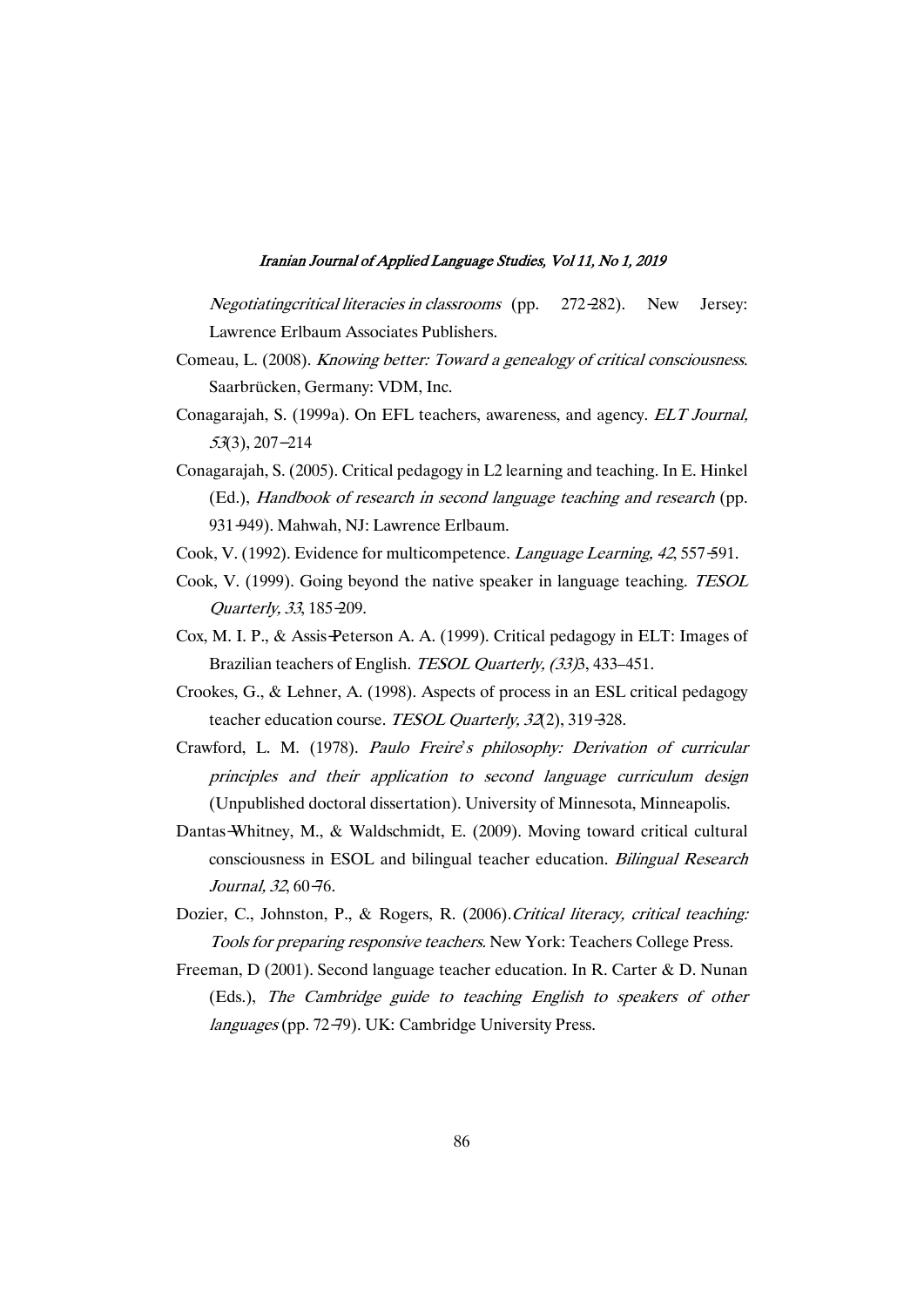- Freeman, D. (2009). The scope of Second language teacher education. In A. Burns & J. C. Richards (Eds.), Cambridge guide to second language teacher education (pp. 11-19). New York: Cambridge University Press.
- Freeman, D., & Johnson, K. E. (1998). Reconceptualizing the knowledge base of language teacher education. TESOL Quarterly, 32(3). 397-417.
- Freire, P. (1973). Education for critical consciousness. New York: Seabury Press.
- Freire, P. (1974). *Pedagogy of the oppressed*. New York: Penguin Books.
- Gatimu, M. (2009). Undermining critical consciousness unconsciously: Restoring hope in the multicultural idea. Journal of Educational Change, 10,47-61.
- Gay, G., & Kirkland, K. N. (2003). Developing cultural critical consciousness and self-reflection in preservice teacher education. Theory into Practice,  $42(3)$ ,  $181-$ 187.
- Hawkins, M., & Norton, B. (2009). Critical language teacher education. In A. Burns & J. C. Richards (Eds.), Cambridge guide to second language teacher education (pp. 30-39). New York: Cambridge University Press.
- Hollstein, M. S. (2006). Critical pedagogy: Pre-service teacher, perspectives (Unpublished master's thesis). Ohio University.
- Kanpol, B. (1999). Critical pedagogy: An introduction. Greenwood publishing group.
- Kumaravadivelu, B. (2003). Beyond methods: Macrostrategies for language teaching. London: Yale University Press.
- Lave, J., & Wenger, E. (1991). Situated learning. Cambridge: Cambridge University Press.
- McDonough,K. (2009).Pathways to critical consciousness:A first year teacher's engagement with issues of race and equity. Journal of Teacher Education,  $60(5)$ , 528-537.
- McDonough, K. (2015). Performing critical consciousness in teaching: Entanglement of knowing, feeling and relating (Unpublished doctoral dissertation). Massachusetts University.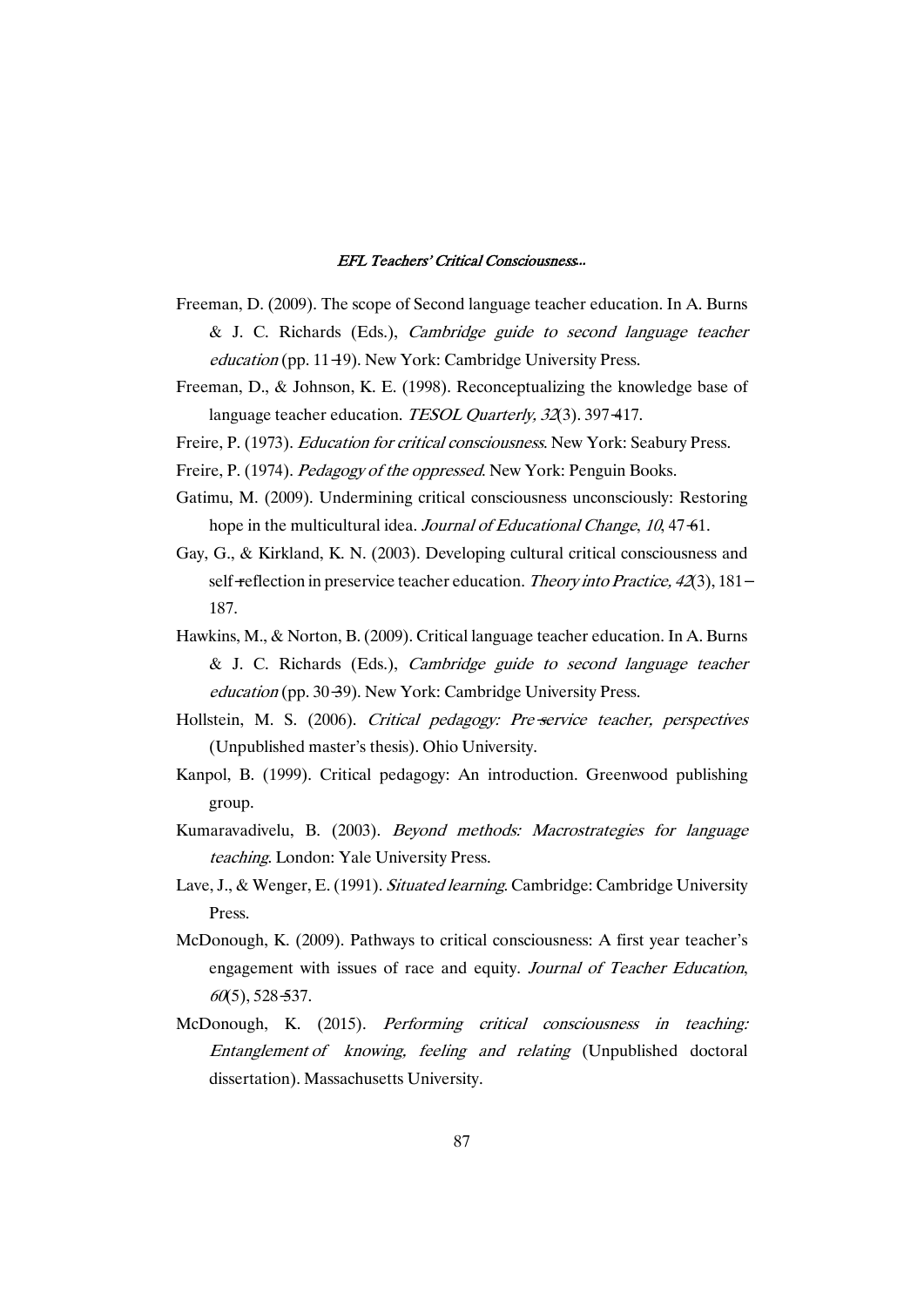- McWhirter, E. H., & McWhirter, B. T. (2016). Developing a measure of Latina/o adolescent critical consciousness. Journal of Career Assessment,  $24(3)$ , 543-558.DOI:10.1177/1069072715599535
- Miller, J. (2009). Teacher Identity. In A. Burns & J. C. Richards (Eds.), *Cambridge* guide to second language teacher education (pp. 172-181). New York: Cambridge University Press.
- Milner, H. R. (2013). Policy reforms and de-professionalization of teaching. Boulder, CO. Retrieved in September 2017 from http://nepc.colorado.edu/publication/policy-reforms de-professionalization
- Nieto, S. (1995). From brown heroes and holidays to assimilationist agendas. In C. Sleeter & P. McLaren (Eds.) Multicultural education, critical pedagogy, and politics of differences (191-220). Mahwah, NJ: Lawrence Erlbaum.
- Nieto, S., & Bode, P. (2012). Affirming Diversity: The sociopolitical context of multicultural education. Boston: Pearson.
- Norton, B., & Toohey, K. (Eds.). (2004). Critical pedagogies and language learning. Cambridge: Cambridge University Press.
- Pavlenko, A., & Blackledge, A. (Eds.) (2003). Critical pedagogies and language learning. Clevedon, UK: Multilingual Matters.
- Pennycook, A. (1990). Critical pedagogy and second language education. System, <sup>18</sup>(3),303-314.
- Pennycook, A. (2001). Critical applied linguistics: A critical introduction. Mahwah, NJ: Lawrence Erlbaum Associates.
- Pennycook, A. (2004). Critical moments in a TESOL Praxicum. In B. Norton & K. Toohey (Eds.), Critical pedagogies and language learning (pp. 327-345). Cambridge: Cambridge University Press.
- Rodriguez, L. (2008). Integrate or adapt? reflections on teaching preservice educators for critical consciousness. The New Educator, 4, 291-308.
- Richards, J. C. (2008). Second language teacher education today. RELC Journal, 39(2),158-177.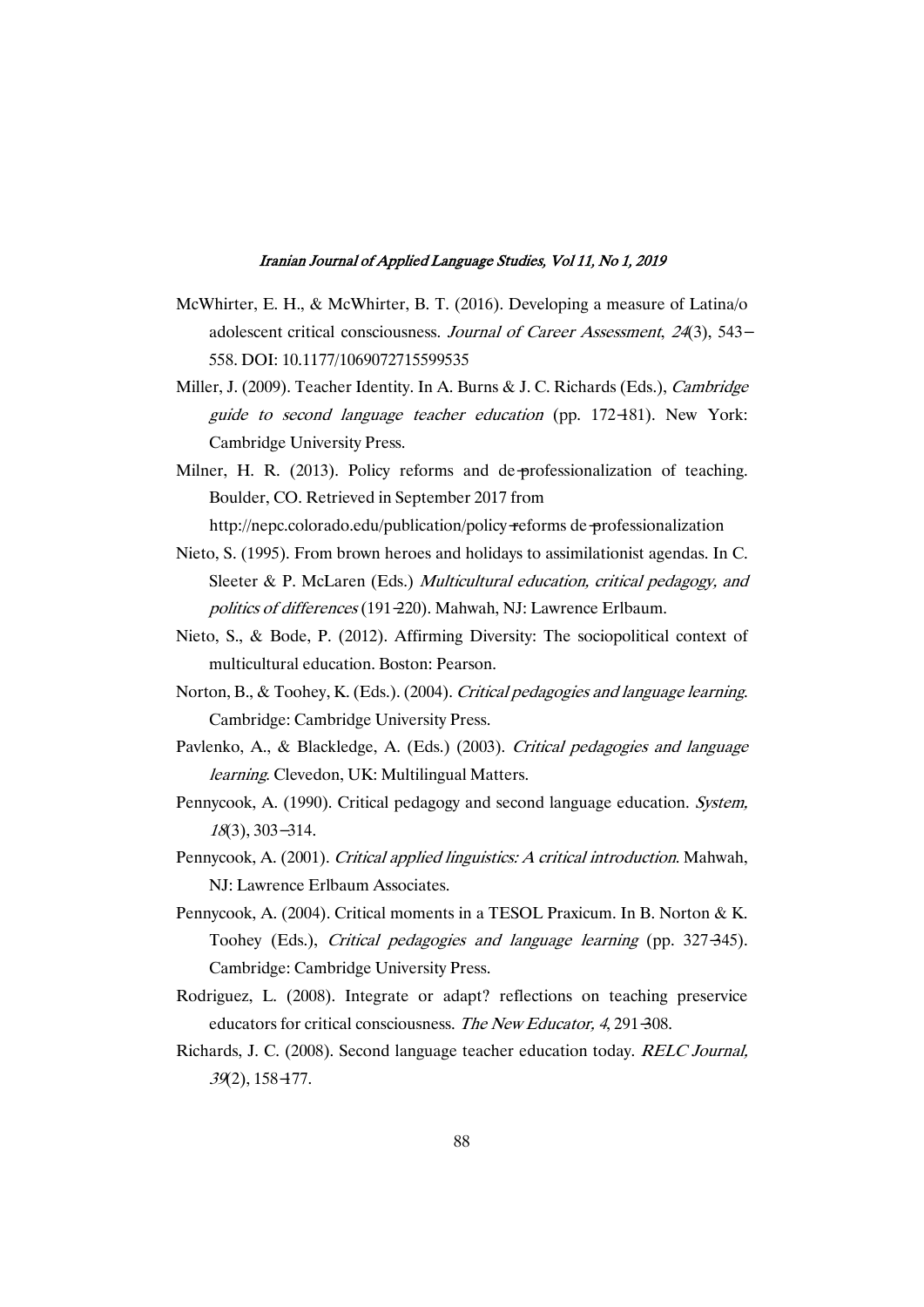Smith, F. (1990). To Think. New York, NY: Teachers College Press.

- Soodmand Afshar, H., & Donyaie, Sh. (2019). English teachers' perception of critical pedagogy: Any discrepancy between perception and actual classroom implementation?. Applied Research on English Language,  $8(1)$ , 78-114.
- Thomas,A.J.,Barrie,R.,Brunner,J.,Clawson,A.,Hewitt,A.,Jeremie-Brink,G., Rowe-Johnson, M. (2014). Assessing critical consciousness in youth and young adults. Journal of Research on Adolescence, <sup>24</sup>(3), 485-496. doi: 10.1111/jora.12132
- Varghese, M., Morgan, B., Johnston, B., & Johnson, K. A. (2005). Theorizing language teacher identity: Three perspectives and beyond. Journal of Language, Identity and Education, 4(1), 21-44.
- Wallace, M. (1995).Training foreign language teachers: A reflective approach. Cambridge: Cambridge University Press.
- Willis, A., Montavon, M., Hunter, C., Hall, H., Burkle, L., Herrera, A. (2008). On Critically Conscious Research: Approaches to Language and Literacy Research. New York, NY: Teachers College Press.
- Yilmaz, K. (2009). Elementary school teachers' views about the critical pedagogy. The Asia Pacific Education Researcher, 18(1), 139-149.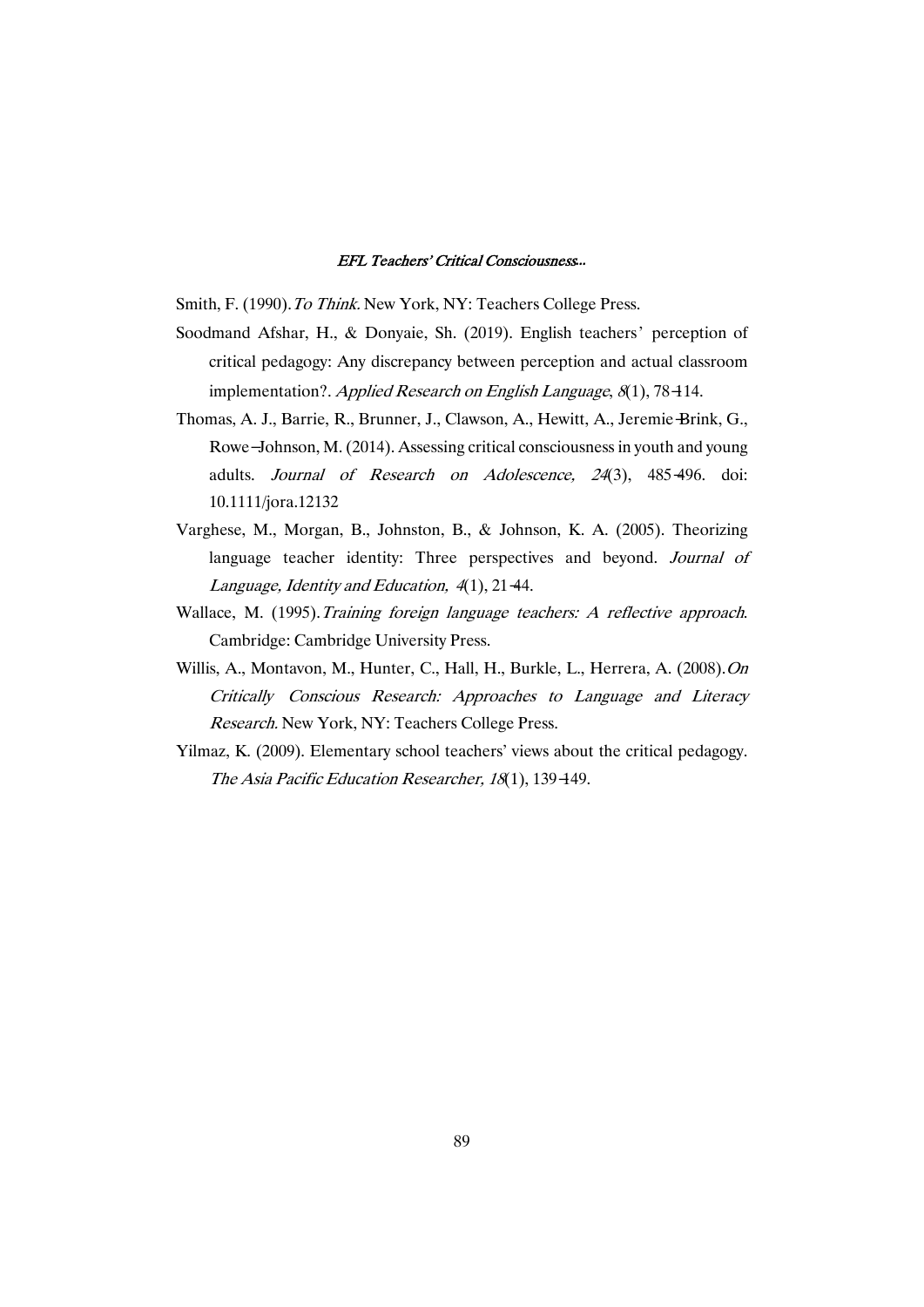### Appendix 1: The CC questionnaire

### The Critical consciousness Questionnaire

Dear professor and English teacher,

The following questionnaire is aimed at eliciting university instructors and language teachers' critical consciousness and behaviour. I do appreciate your taking time to fill out the questionnaire by marking the extent you agree or disagree with each item.

You do not need to write your name, but I would be grateful if you share such background information as your age, academic degree, gender, and the length of teaching experience. You can be assured that your responses are kept confidential and used only for the purposes of the present study.

I would like to thank you in advance for you sincere cooperation.

Name..........................................

Gender: male $\Box$  female $\Box$ 

Age:……………academicdegree:……………….

Years of teaching experience:

University:......................years

School:......................years

Private language Institutes:....................years

| Strongly disagree   Disagree   No specific idea   agree |  | Strongly agree |
|---------------------------------------------------------|--|----------------|

| 1              | I try to adapt and adjust myself to any teaching situation.                                                     |  | 3 |   | 5 |
|----------------|-----------------------------------------------------------------------------------------------------------------|--|---|---|---|
| $\overline{c}$ | I can accommodate to conditions imposed by authorities.                                                         |  | 3 | 4 | 5 |
| 3              | I try to be the subject of change in my profession rather than the object<br>of it.                             |  |   |   |   |
| 4              | I engage in dialogues with my colleagues about the status of language<br>teaching profession.                   |  |   |   |   |
| 5              | I engage in dialogue with the policy makers about the status of language<br>teaching profession.                |  |   |   |   |
| 6              | I feel a sense of participation in my professional community by being<br>involved in dialogues with colleagues. |  |   |   |   |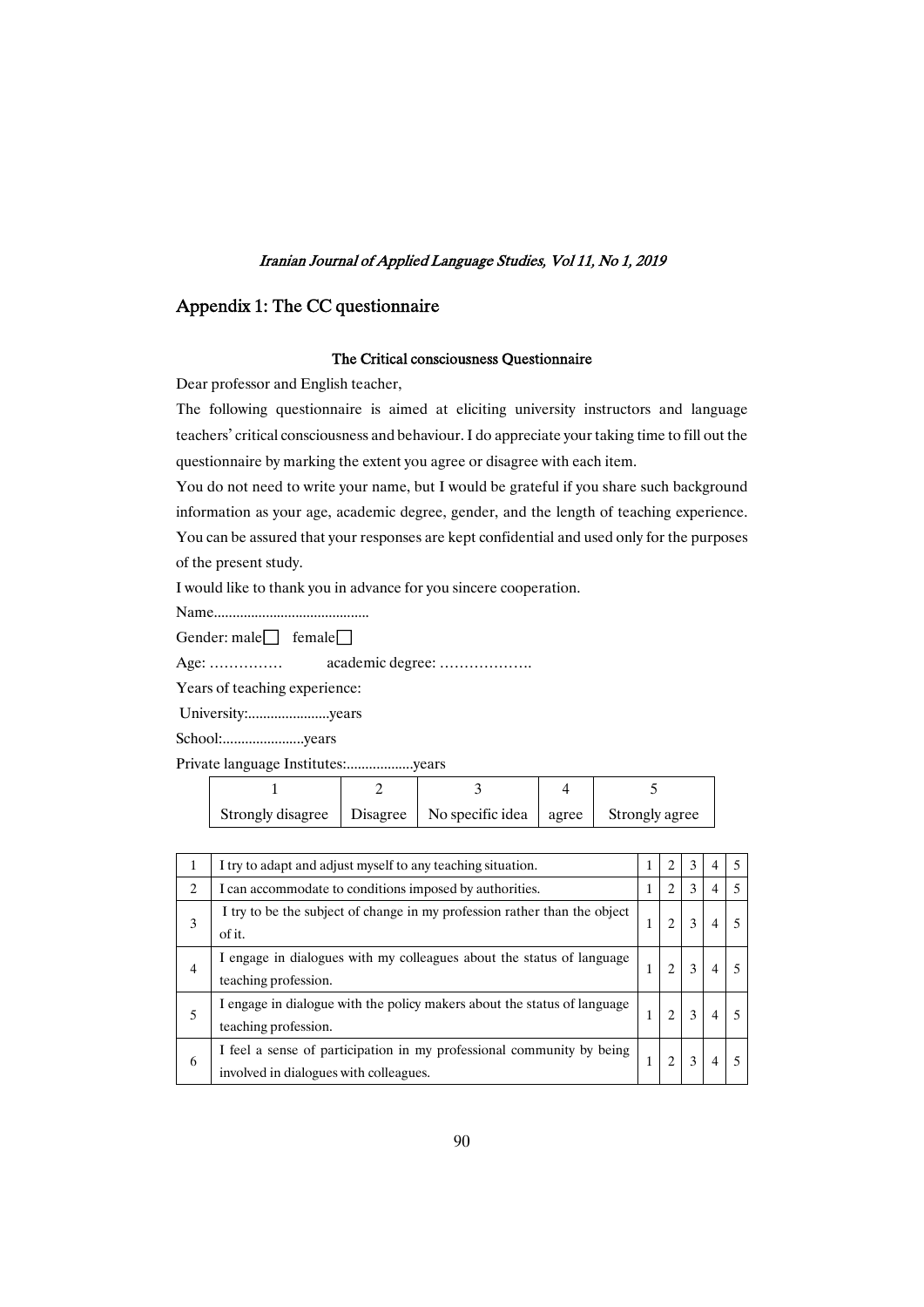| 7      | I feel a sense of participation in my professional community by being<br>involved in dialogues with authorities.              | 1            | 2              | 3 | 4              | 5 |
|--------|-------------------------------------------------------------------------------------------------------------------------------|--------------|----------------|---|----------------|---|
| 8      | I feel socially and politically responsible in my profession.                                                                 | $\mathbf{1}$ | $\overline{c}$ | 3 | $\overline{4}$ | 5 |
| 9      | I believe that language literacy should be directed at democratisation of<br>culture.                                         | 1            | 2              | 3 | 4              | 5 |
| 10     | I try to detect the problems in the way of language literacy in our<br>educational system.                                    | 1            | 2              | 3 | 4              | 5 |
| 11     | I discuss the problems faced in language education in my context and<br>intervene to effect change.                           | 1            | 2              | 3 | 4              | 5 |
| 12     | I try to engage students in decision making about the materials to work in<br>the classroom.                                  | 1            | 2              | 3 | $\overline{4}$ | 5 |
| 13     | I try to act as a coordinator who engages students in dialogues instead of<br>delivering lectures.                            | 1            | 2              | 3 | 4              | 5 |
| 14     | I try to make my voice heard in my professional community.                                                                    | 1            | $\overline{c}$ | 3 | $\overline{4}$ | 5 |
| 15     | I try to encourage my students' critical thinking.                                                                            | 1            | $\overline{c}$ | 3 | 4              | 5 |
| 16     | I try to encourage my students' creative thinking.                                                                            | $\mathbf{1}$ | $\overline{c}$ | 3 | 4              | 5 |
| 17     | Our educational system requires all language teachers to teach in a<br>uniform way.                                           | 1            | 2              | 3 | 4              | 5 |
| 18     | Our educational system requires all language teachers to behave in a<br>uniform way.                                          | $\mathbf{1}$ | $\overline{c}$ | 3 | 4              | 5 |
| 19     | Our educational system does not involve students in dialogue with<br>teachers.                                                | $\mathbf{1}$ | 2              | 3 | 4              | 5 |
| 20     | Our educational system does not involve students in dialogue with policy<br>makers.                                           | 1            | 2              | 3 | 4              | 5 |
| 21     | Our educational system is not open for teachers to exchange ideas.                                                            | 1            | 2              | 3 | 4              | 5 |
| 22     | Our educational system requires teachers to accommodate to the ideas<br>dictated to them.                                     | 1            | 2              | 3 | 4              | 5 |
| 23     | Our educational system does not encourage teachers' reflection on their<br>teaching.                                          | 1            | 2              | 3 | 4              | 5 |
| 24     | Our educational system does not encourage teachers' reflection on their<br>behaviour.                                         | 1            | 2              | 3 | 4              | 5 |
| $25\,$ | Our educational system requires teachers to work on students rather than<br>to work with them.                                | 1            | 2              | 3 | $\overline{4}$ | 5 |
| 26     | By encouraging memorisation, our educational system does not enhance<br>and appreciate language learners' authentic thoughts. | 1            | 2              | 3 | 4              | 5 |